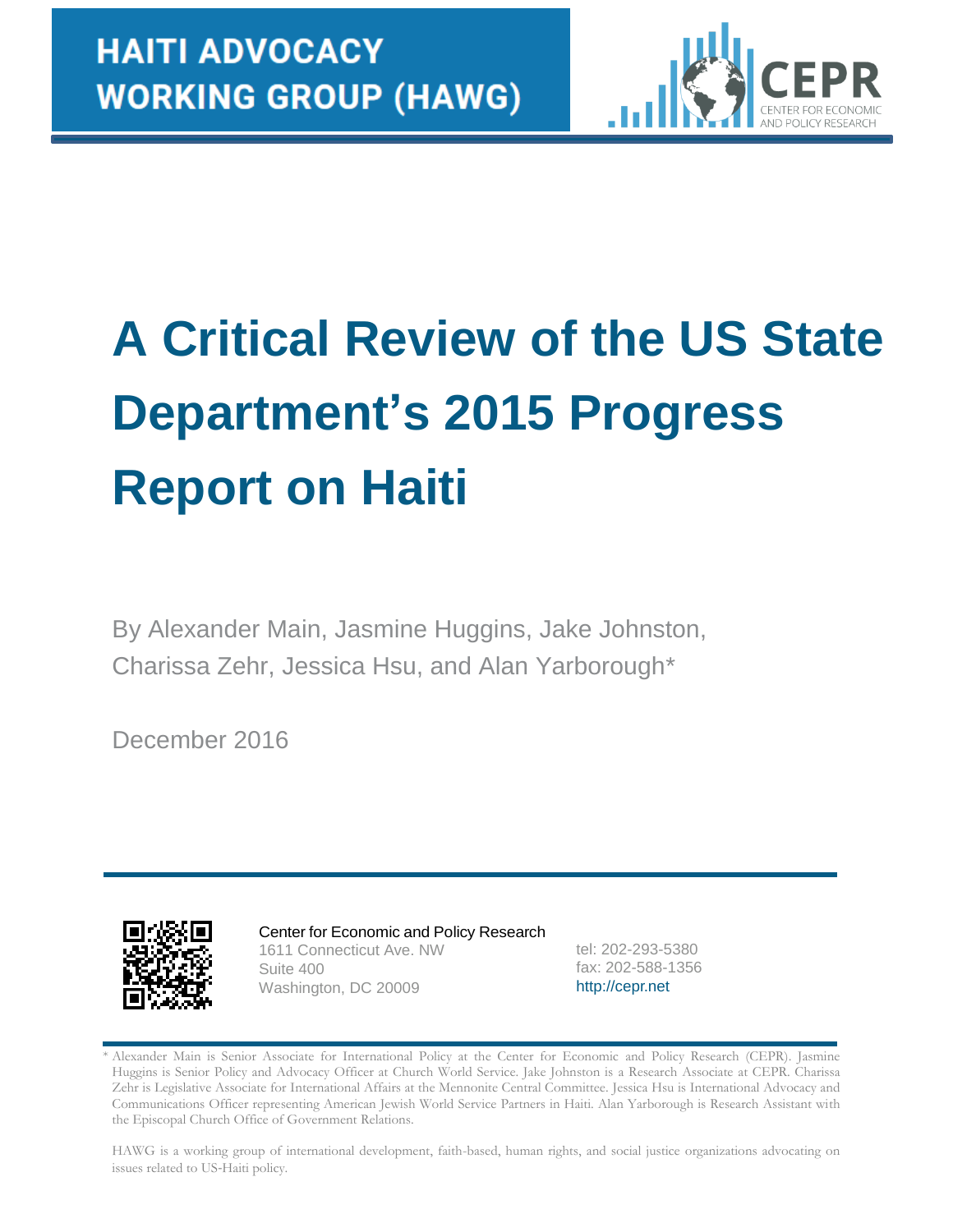# **Contents**

| 4. Scant Information on US Coordination and Consultation with Haitian and International |  |
|-----------------------------------------------------------------------------------------|--|
|                                                                                         |  |
|                                                                                         |  |
|                                                                                         |  |
|                                                                                         |  |
|                                                                                         |  |
| Governance, Rule of Law, and Election (Specific Projects Detailed in Attachment B) 18   |  |
|                                                                                         |  |
|                                                                                         |  |
|                                                                                         |  |
|                                                                                         |  |
|                                                                                         |  |
|                                                                                         |  |

# **Acknowledgements**

The authors thank Prospere Charles and Mark Schuller for helpful comments, and Rebecca Watts and Dan Beeton for editorial assistance.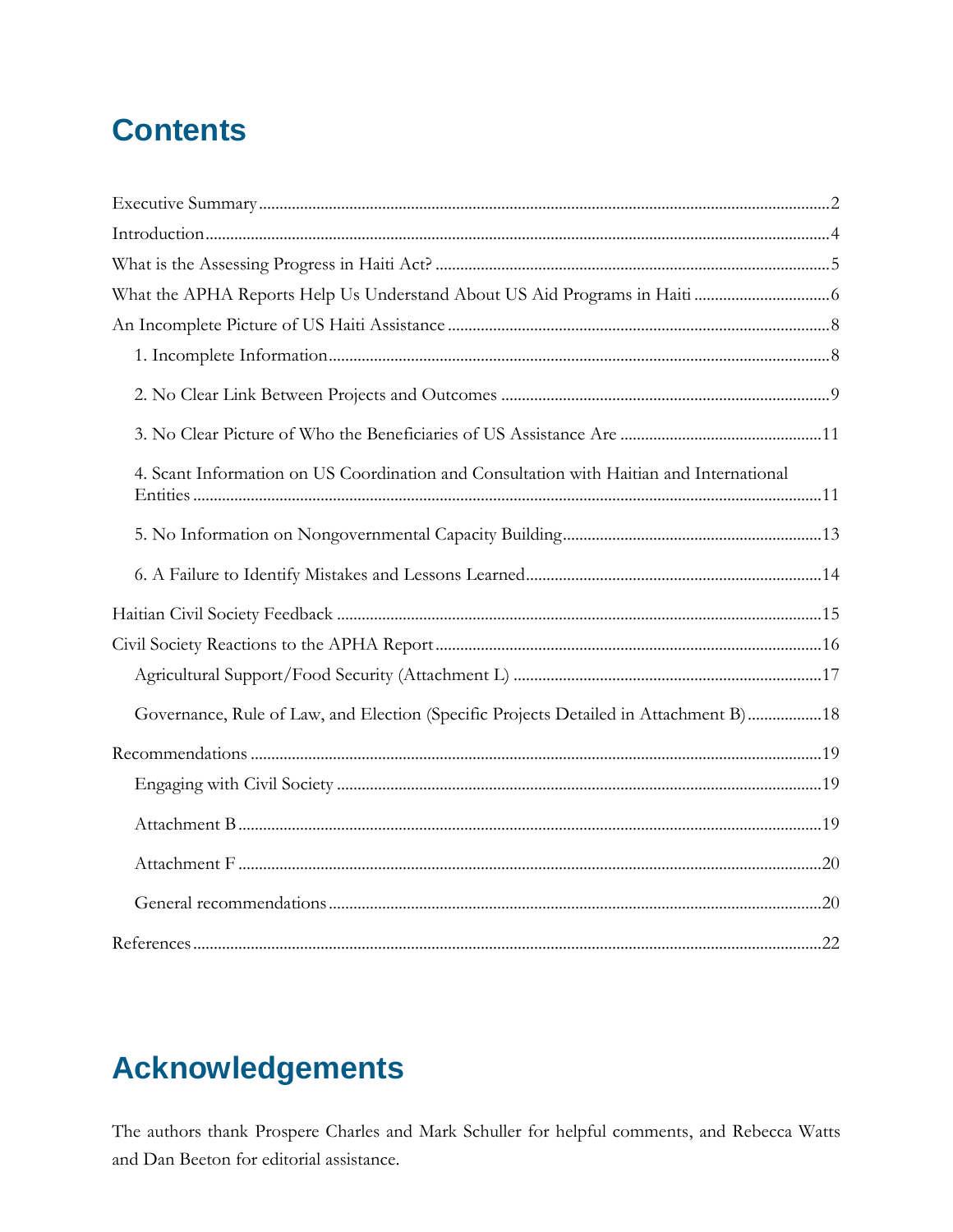# <span id="page-2-0"></span>**Executive Summary**

Signed into law on August 8, 2014, the Assessing Progress in Haiti Act (APHA) seeks to "measure the progress of recovery and development efforts in Haiti" since the devastating earthquake of January 2010. Conceived in response to widespread concerns regarding the mixed results and opacity of postquake relief and reconstruction efforts, the APHA's key actionable component is its reporting requirement instructing the US State Department to produce four annual reports with detailed information on the status of US aid programs in Haiti. If properly executed, these reports should greatly enhance transparency and accountability around the \$3.6 billion that the US government has allocated for Haiti aid since the earthquake.

This review provides a description of the APHA and its objectives, offers a quick overview of the contents of the two State Department progress reports published so far, and identifies significant omissions and deficiencies in these reports, focusing on the second report (for 2015). While the reports have proven to be useful tools for understanding how US assistance funds are used in Haiti, there are a number of shortfalls worth highlighting:

- Incomplete information: There is a significant quantity of missing data at the subprime level, equivalent to 34 percent of the \$300 million awarded to subprime partners. In addition, there are many vague terms and assertions that require more context and details to be fully understood.
- No clear links between projects and outcomes: The report fails to provide information about what benchmarks and goals have and have not been met at the project level, despite providing numerous other details (amounts expended, identity and location of subprime partners, etc.).
- No clear picture of who the beneficiaries of US assistance are: The report provides very little information regarding who (e.g., location or demographics) the beneficiaries of US assistance programs are.
- Scant information on US coordination with Haitian and international entities: The APHA instructs the State Department to provide a description of US efforts to "consult and engage with the Government of Haiti ministries and local authorities on the establishment of goals and timeframes, and on the design and implementation of new programs…." There is relatively little information in the report describing these efforts, either because the reporting is incomplete or because this sort of coordination is limited.
- No information on nongovernmental capacity building: Though the APHA legislation asks the State Department to describe measures taken to strengthen governmental and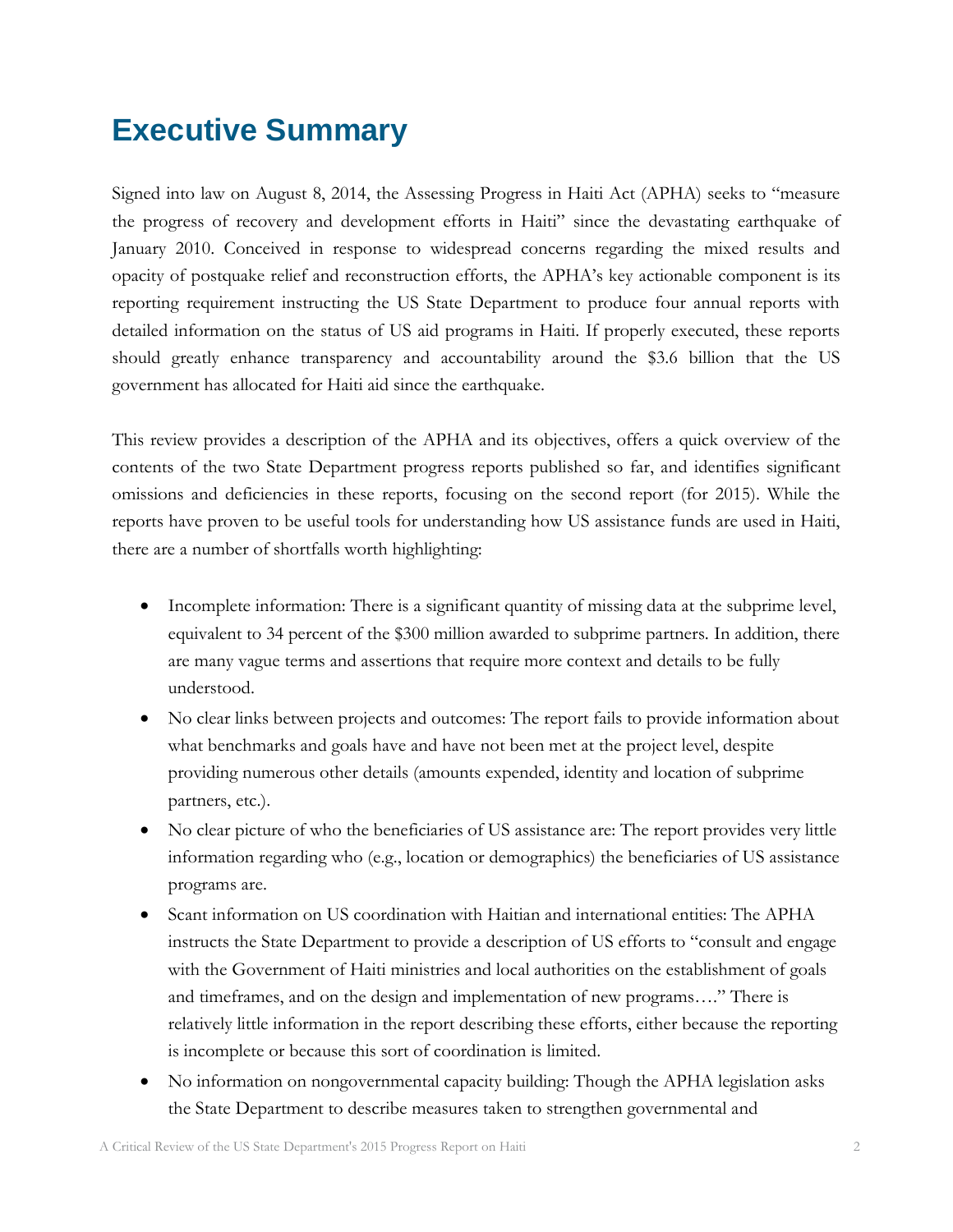nongovernmental capacity to undertake US programs, there is no information whatsoever in the report on any sort of nongovernmental capacity building.

 A failure to identify mistakes and lessons learned: The most concerning shortcoming of the State Department reports is the fact that they present glowing descriptions of progress that are difficult to reconcile with realities on the ground. The reports' failure to identify errors and shortfalls in the implementation of assistance programs or to discuss measures taken to address these problems undermines the purpose of the APHA report and the objective of providing "transparent post program evaluations."

Finally, Haitian civil society groups were contacted to register their feedback regarding the APHA report. This effort was greatly limited by the fact that Haitian groups are largely unaware of the APHA reports, suggesting that USAID and the State Department have done little to familiarize groups with the reports. In addition, no part of the reports has been translated into French or Kreyòl, rendering them inaccessible to the vast majority of Haitians. Select sections of the report were shared with groups, who provided some feedback and numerous questions in response, all of which are included in this review.

The review concludes with a series of recommendations for improving future APHA reports that we hope are taken into account by USAID and the State Department.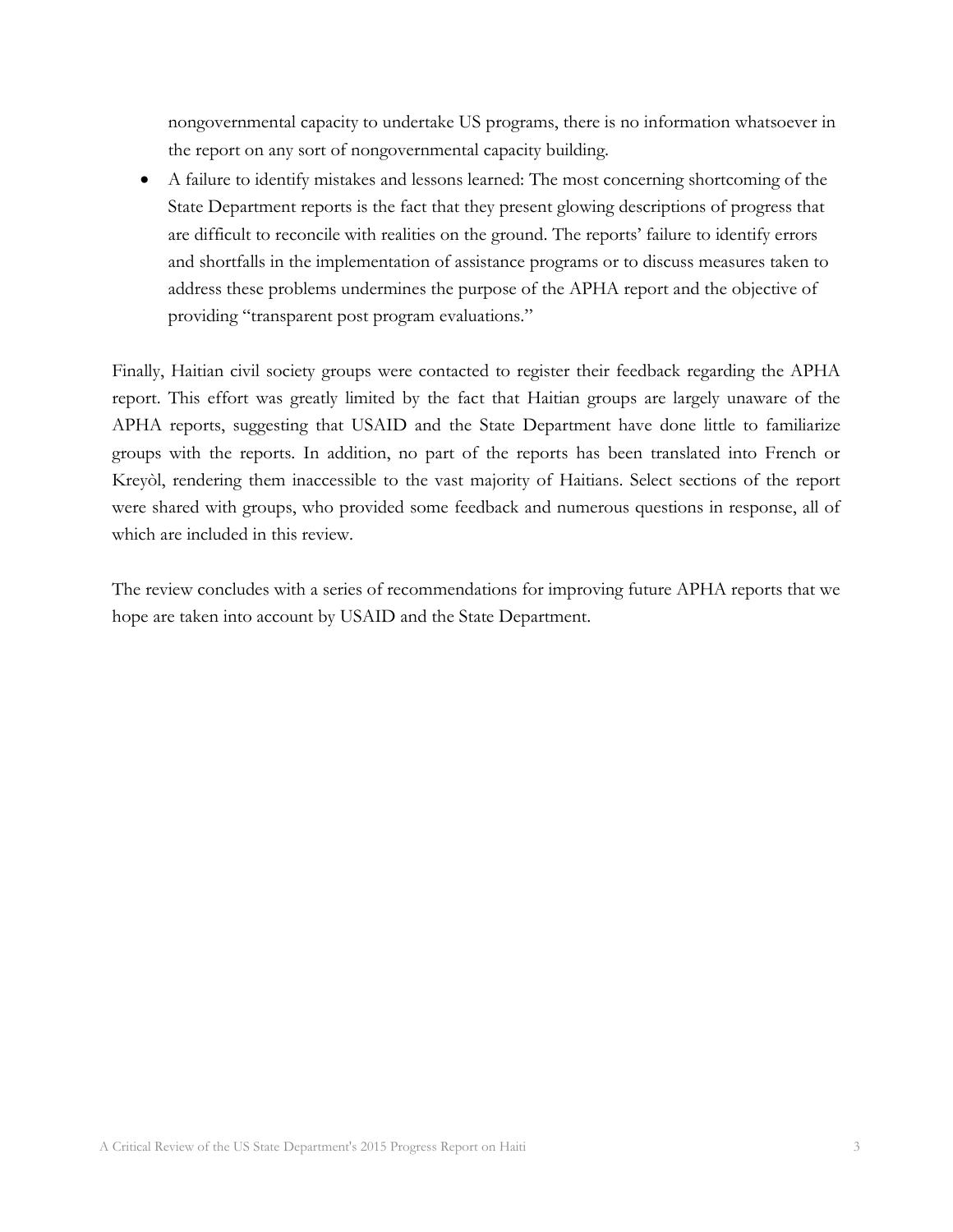## <span id="page-4-0"></span>**Introduction**

On August 8, 2014, President Obama signed into law the Assessing Progress in Haiti Act (APHA), first introduced to Congress by Representative Barbara Lee in 2011. This piece of legislation, in the words of its drafters, seeks to "measure the progress of recovery and development efforts in Haiti following the earthquake of January 12, 2010." <sup>1</sup> Members of the Haiti Advocacy Working Group (HAWG), a group of US-based organizations that came together immediately after Haiti's devastating earthquake, provided key input to US legislators during the drafting of this legislation and strongly supported its passage in the Senate and the House of Representatives.

Over two years have passed since the enactment of the APHA, and HAWG members, while recognizing the significant advances that have been made, consider that more can be done to ensure that the APHA is an effective tool for strengthening transparency and accountability around the over \$3.6 billion that the US government has allocated for Haiti aid since the earthquake.

The key actionable component of the law is its reporting requirement, instructing the US State Department to produce four annual reports providing detailed information on the status of US aid programs in Haiti — underway or completed since the enactment of the law — as well as on any changes to the US government's aid strategy in Haiti.

Since the passage of the APHA, the State Department has produced two such progress reports. The first report, providing a status of US aid programs in Haiti at the end of 2014, was posted on the State Department's website in early 2015.<sup>2</sup> The second report was published in late December of  $2015.<sup>3</sup>$ 

The following review will provide a brief description of the APHA and its objectives and then focus on the second report mandated by the legislation, looking at what improvements have been made since the first report and where there are still serious gaps and deficiencies in the State Department's assessment of US aid efforts. This analysis will also discuss feedback from Haitian partners regarding the 2015 APHA report and will conclude by offering concrete recommendations on how to make the progress reports more complete, clear, and user-friendly, and on how to better implement key policy guidelines.

<sup>1</sup> US Congress (2013).

<sup>2</sup> US State Department (2014).

<sup>3</sup> US State Department (2015).

A Critical Review of the US State Department's 2015 Progress Report on Haiti 4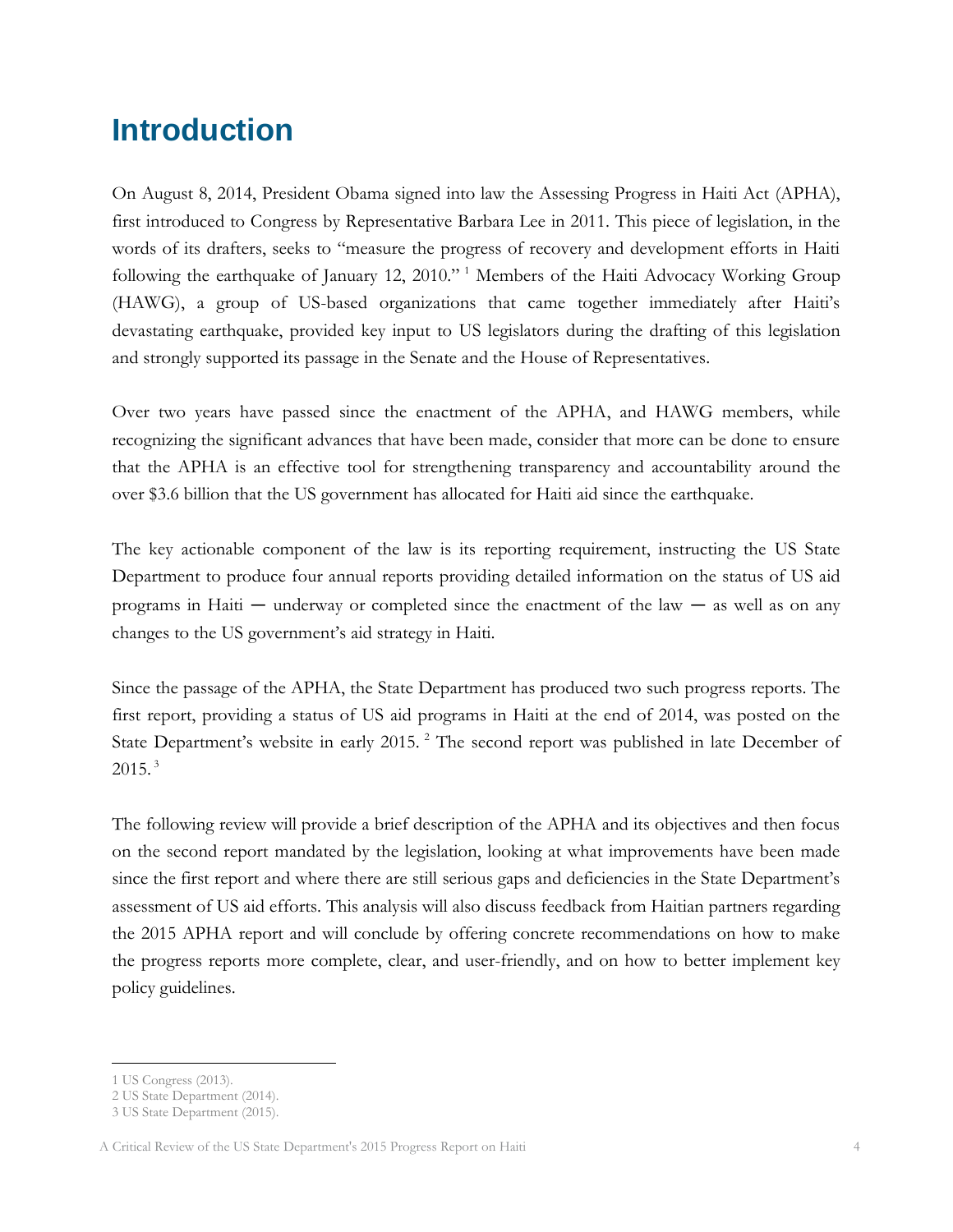# <span id="page-5-0"></span>**What is the Assessing Progress in Haiti Act?**

The APHA arose from profound concerns — raised by Haitian civil society groups, Haitian diaspora organizations, international Haiti advocates, and by the media — regarding the very mixed results and opaque nature of international relief and reconstruction efforts following Haiti's devastating 2010 earthquake. Scathing General Accounting Office (GAO) reports on US infrastructure programs (the planned port in the North of Haiti and the postquake housing programs) published in 2013 created added impetus for establishing stronger accountability mechanisms.<sup>4</sup> In a rare show of bipartisan unity, members of the Congressional Black Caucus, led by Barbara Lee, together with leading Democrats and Republicans from the House Foreign Affairs Committee and the Senate Foreign Relations Committee, worked together to pass the APHA.

The centerpiece of the legislation is its reporting requirements, which are both far-reaching and quite specific, and require that the State Department provide both quantitative and qualitative descriptions of aid programs. The sheer mass of information — organized into 17 attachments for the first report, and 15 attachments for the second report  $-$  is by no means easy to publish in a manageable and coherent form. But perhaps the greatest challenge involves having the State Department perform a function that it doesn't frequently engage in, or at least not publicly: applying a critical lens to foreign assistance operations.

The second salient feature of the legislation is the manner in which it sets forth important policy parameters — both in its policy section and in its reporting requirements — including certain policies that were not previously in place, at least not officially. For instance, the "Statement of Policy" (Section 3) calls for long-term capacity-building support for both Haiti's government and civil society, the provision of "timely and comprehensive reporting on goals and progress, as well as transparent post program evaluations and contracting data" and the prioritizing of "local procurement of goods and services."

Similarly, the APHA's reporting requirements (Section 5) promote specific policy prescriptions for US Haiti assistance, as when the law calls for "a description of mechanisms for communicating the progress of recovery and development efforts to the people of Haiti, including a description of efforts to provide documentation, reporting, and procurement information in Haitian Creole," or for "a description of United States efforts to consult and engage with Government of Haiti ministries and local authorities on the establishment of goals and timeframes." Thus, the APHA

<sup>4</sup> US Government Accountability Office (2013).

A Critical Review of the US State Department's 2015 Progress Report on Haiti 5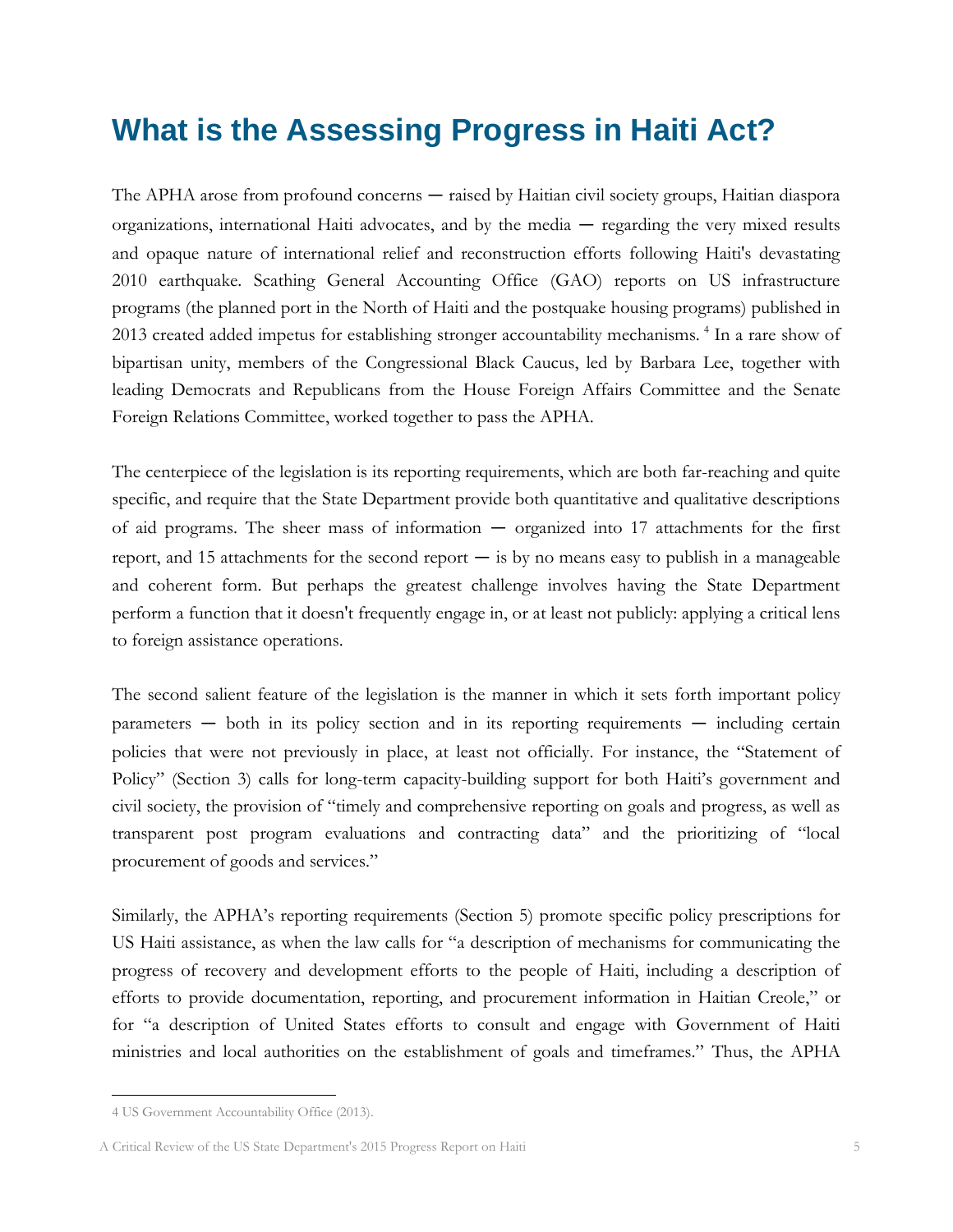effectively mandates the creation of new mechanisms of communication and coordination with Haitian authorities and civil society groups.

If properly implemented, these policy guidelines combined with the transparency and accountability mechanisms found in the APHA's reporting requirements could pave the way for major reform of US assistance programs in Haiti.

However, while the implementation of the APHA represents significant progress, the State Department's compliance with reporting requirements and with the law's policy guidelines is still far from optimal, as will be demonstrated.

# <span id="page-6-0"></span>**What the APHA Reports Help Us Understand About US Aid Programs in Haiti**

There is no doubt that the two APHA reports published so far have proven to be useful tools for understanding how US assistance funds are used in Haiti. They have provided an unprecedented amount of information about what is occurring in US assistance to Haiti at the subprime level. Typically, transparency around US foreign assistance only extends to USAID's primary partners i.e., the contractors and grantees that are the direct recipients of US assistance funds.<sup>5</sup> Generally USAID provides little or no public information regarding subprime partners, i.e., companies or organizations that receive US funds channeled by primary partners. It is often these subprime agents that are most directly involved in the implementation of aid programs.

However, APHA requires the State Department to report on how funds are being used at both the prime and subprime levels of aid implementation, and attachment B of both the 2014 and 2015 APHA reports provide numerous useful details regarding each USAID-funded project in Haiti including (in the majority of cases) a quick description of each project; the names of the prime and subprime agents working on each project; the start and end dates of each project; the amount of funds committed, obligated, and disbursed for each project; and the budget allocated to each subprime agent.

As a result of specific suggestions made by congressional offices following the publication of the 2014 APHA report, attachment B of the 2015 APHA report contains additional details regarding

<sup>5</sup> Johnston and Main (2013).

A Critical Review of the US State Department's 2015 Progress Report on Haiti 6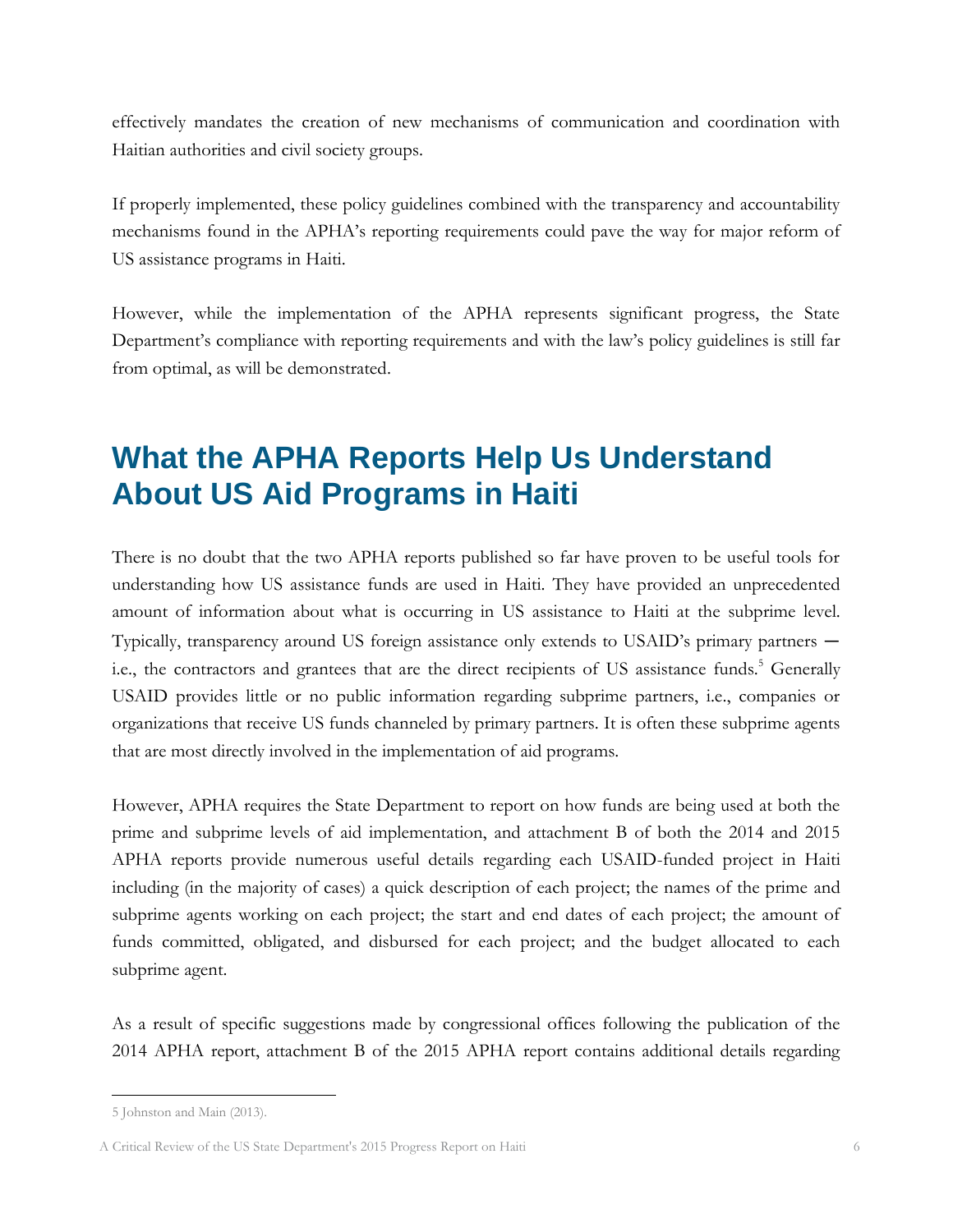each project. This includes "milestones" achieved to date, the country origin of each subprime partner (which allows aid monitors to better gauge the amount of funding going to local versus nonlocal organizations) and, perhaps most importantly, each project description includes a reference to a relevant section of attachment D (the report's "strategy overview" document) outlining the status of strategic objectives for particular assistance programs at different stages in their implementation. These additions are helpful in providing a more complete picture of how US aid programs have been unfolding in Haiti. However, there are still significant gaps in the information provided, as will be explained below.

Other sections of the APHA reports shed significant light on the various dimensions of US assistance to Haiti. Attachment D provides a wealth of information regarding aid plans and objectives within each of the four pillars of the Haiti aid strategy (infrastructure and energy, food and economic security, health and other basic services, and governance and rule of law). Attachment E provides responses to a section of the APHA reporting requirements  $(3(B) - 3(E))$  and useful information on capacity building and institution-building efforts in support of basic health services; on USAID's postearthquake housing strategy, and how it was completely revised in 2014; on plans for improvement to the port of Cap Haitien; a description of risk-mitigating measures to avoid exposing US assistance programs to waste, fraud, and abuse; as well as other items.

Attachment F of the 2015 APHA report describes efforts to strengthen Haitian governmental and nongovernmental capacity to directly take on US-funded programs. Attachment G briefly describes efforts to consult with Haitian authorities regarding design and implementation of aid programs and attachment I discusses US supported anticorruption and public accountability efforts in Haiti. Additional attachments respond to other sections of the APHA's reporting requirements, including what USAID is doing to promote public-private partnerships and increase the involvement of the Haitian private sector in assistance efforts (attachment J); what it is doing to address the needs of vulnerable populations in the design and implementation of programs (attachment K); a description of the impact that agriculture and infrastructure programs are having on food security and on small landholders (attachment L); what is being done to communicate more information regarding US aid programs to the people of Haiti (attachment M); what the Haitian government is doing to improve its capacity to receive Haitian deportees from the US; and, an assessment of the actions that, according to the State Department, need to be taken by Haitian authorities in order to move forward with the postearthquake strategy jointly agreed to by the US and Haitian governments (attachment O).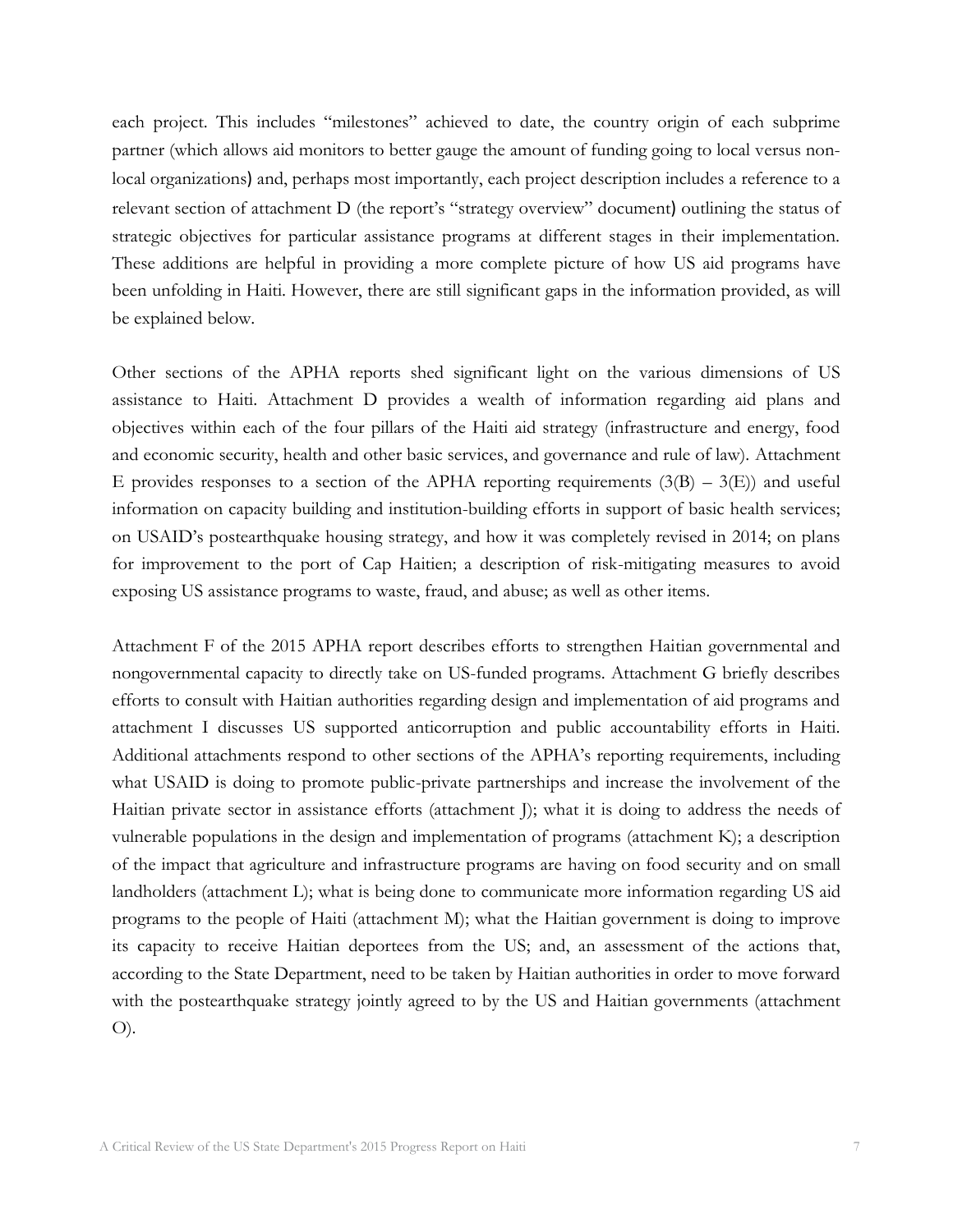Though these various sections of the APHA report furnish useful and often previously unknown details regarding US assistance to Haiti, a lot of key information is still missing, as will be explained in the next section.

## <span id="page-8-0"></span>**An Incomplete Picture of US Haiti Assistance**

This overview of the deficiencies and shortcomings encountered while reviewing the 2015 APHA report will identify specific sets of problems and provide illustrative examples. Among other issues, the report presents incomplete information (missing data and vague descriptions), a failure to link projects with outcomes, and a failure to identify lessons learned. Overall, the report leaves the impression that its authors are more concerned with superficially complying with specific reporting requirements (checking boxes) and with presenting the most positive picture possible of US assistance than with providing the public with an honest, rigorous assessment of the status of aid programs in Haiti.

#### <span id="page-8-1"></span>**1. Incomplete Information**

Two types of omissions stand out in the APHA report. First, there are easily identifiable holes in the data, particularly in attachment B. Second, there are, in many instances, vague terms and assertions that are virtually meaningless without more details.

As discussed previously, attachment B, the section of the APHA report with the most comprehensive information on assistance on the project level, includes more useful details in the second (2015) report than in the first (2014) report. However it still has a great deal of incomplete data.

In response to suggestions made by Congressional members, the State Department has published additional information on the use of subprime awardees in attachment B. Notably, data on the country location of the headquarters of subprime partners was provided for the first time, allowing an analysis of the amount of local procurement taking place, and of the use of local contractors. However, a significant amount of this data is still missing. Of the roughly \$300 million that the report indicates was awarded to subcontractors, 34 percent is listed as "N/A" or "not available." In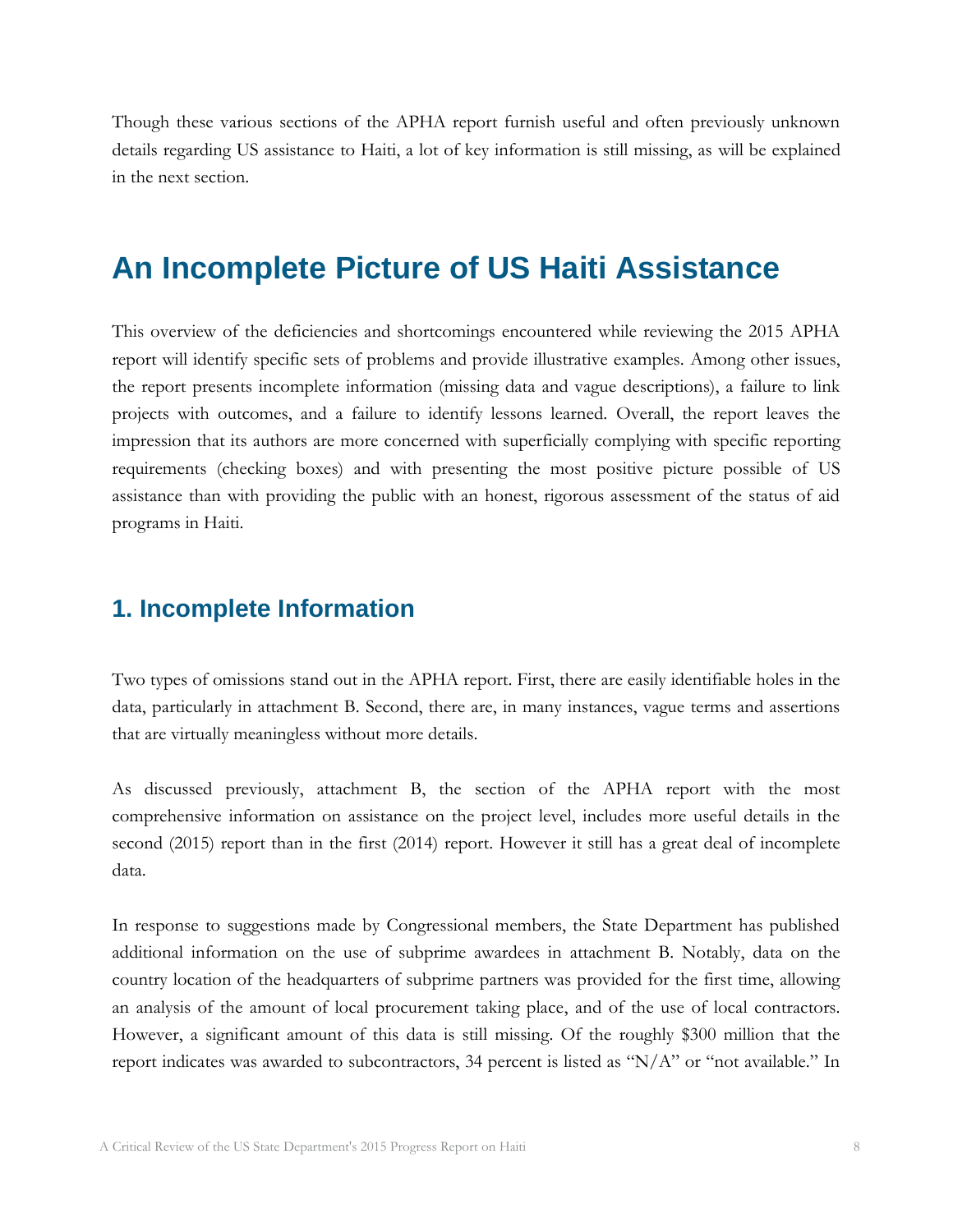these instances, there is often no information on the subprime awardee, nor is a project description provided, nor is there any explanation of why this information isn't available.

Of perhaps greater concern are the many vague terms and assertions in the report that leave the reader guessing about important details regarding US assistance programs. A few quick examples:

- Attachment E states that USAID provided "shelter solutions" for around 328,000 of those displaced by the 2010 earthquake, but fails to offer details on what these "solutions" might be. Does a "shelter solution" signify a sustainable, long-term remedy? Can it be as little as a tent or even a tarp? Does it include rental vouchers? These details are critical to understanding what the real impact of USAID's housing programs may have been.
- Attachment F, which describes US-supported local capacity-building efforts, mentions that the US Treasury has embedded technical advisors in Haiti's Ministry of Finance to "improve public financial management and economic governance" but fails to tell us who these advisors are, whom they report to, and what tasks they are involved in. Nor is there any information regarding "technical assistance" provided to other ministries and government offices.
- Attachment L states that US assistance has contributed to "strengthening of markets" for Haitian agriculture, without telling us whether these are local markets or international markets. Italso discusses linking Haitian farmers with buyers, without any details of whether these buyers are Haitian or foreign. These are important details for those wishing to have a clearer picture of whether US agricultural assistance is focused on building external or internal markets for Haitian farmers, or both.
- Attachment M asserts that the USAID Mission in Haiti "translates into French and Creole information relevant to local stakeholders." It would be helpful to know what information is considered "relevant" here, especially as Haitian civil society groups that were contacted have criticized what they view as the opacity of US assistance efforts in Haiti (as will be discussed further in the last section of this report).

#### <span id="page-9-0"></span>**2. No Clear Link Between Projects and Outcomes**

As mentioned earlier, the APHA report's attachment D provides information on the objectives and real achievements that USAID reports having made within each of the four strategic pillars of the postquake Haiti aid strategy. This attachment — which contrasts 18-month goals with 18-month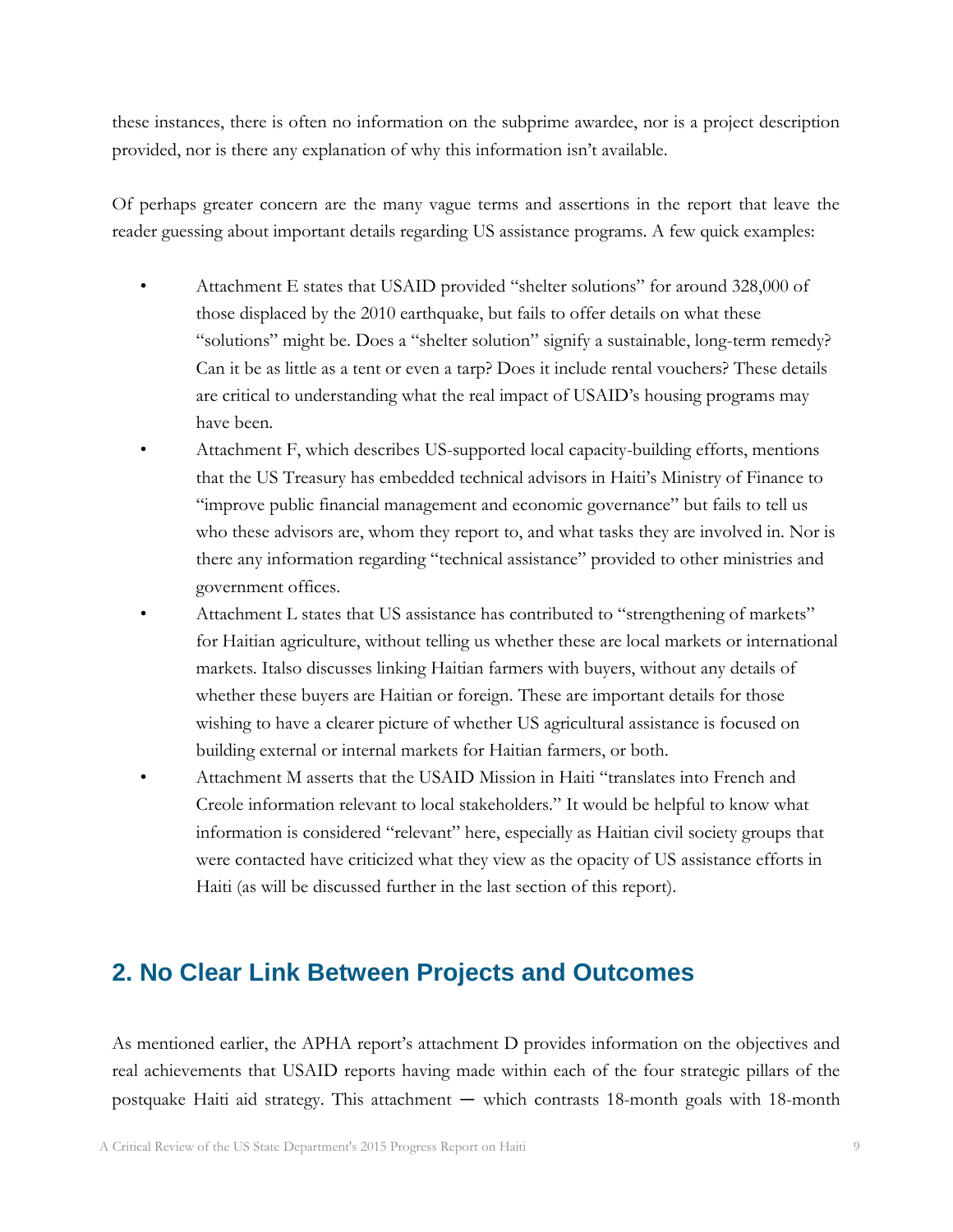outcomes, and 5-year goals withthe current status of aid efforts — offers probably the closest thing to a critical review of where assistance programs have succeeded in achieving predetermined goals and where they have fallen short. It looks at each "strategic component" within the Haiti strategy and contrasts the 18-month goal of each component with the actual 18-month outcome, and the 5 year goal with the current status of the component (as of September 30, 2015).

While there is much useful information that gives a sense of where USAID assistance efforts have been relatively successful and where they have fallen short of goals, the "strategic components" and "strategic objectives" often cover broad areas of assistance (e.g., "shelter solutions for Internally Displaced Persons") and the descriptions of outcomes and current status are often exceedingly vague (e.g., "The USG has met and is in the process of exceeding the goal for this area").

Perhaps the biggest issue here, for those hoping for a detailed account of whether benchmarks and goals are being met, is the fact that the APHA report fails to provide this information at the project level. The obvious place to do this would be in attachment B, which provides many other useful (though sometimes incomplete) details at the project level, as described above. With this information, it would be possible to form an idea of which contractors and grantees have succeeded in meeting benchmarks and goals and which haven't.

Last year, members of the US Congress requested that "future reports provide further details in the list of projects [in attachment B], including … projects' relation to the benchmarks and goals outlined elsewhere in [attachment C of] the report." It appears, however, that there has been little effort to accomplish this apart from references to sections of attachment D that are not projectspecific and instead cover broader aid areas.

There is also no information on the sustainability of specific projects. For example, many projects listed have long been completed, but the reader has little idea what, if any, enduring impact they have had. The clear intent of the APHA is to increase accountability and transparency in US foreign aid to Haiti, but without any information on the success or failures of specific contractors and projects, it will remain difficult to hold any actor accountable.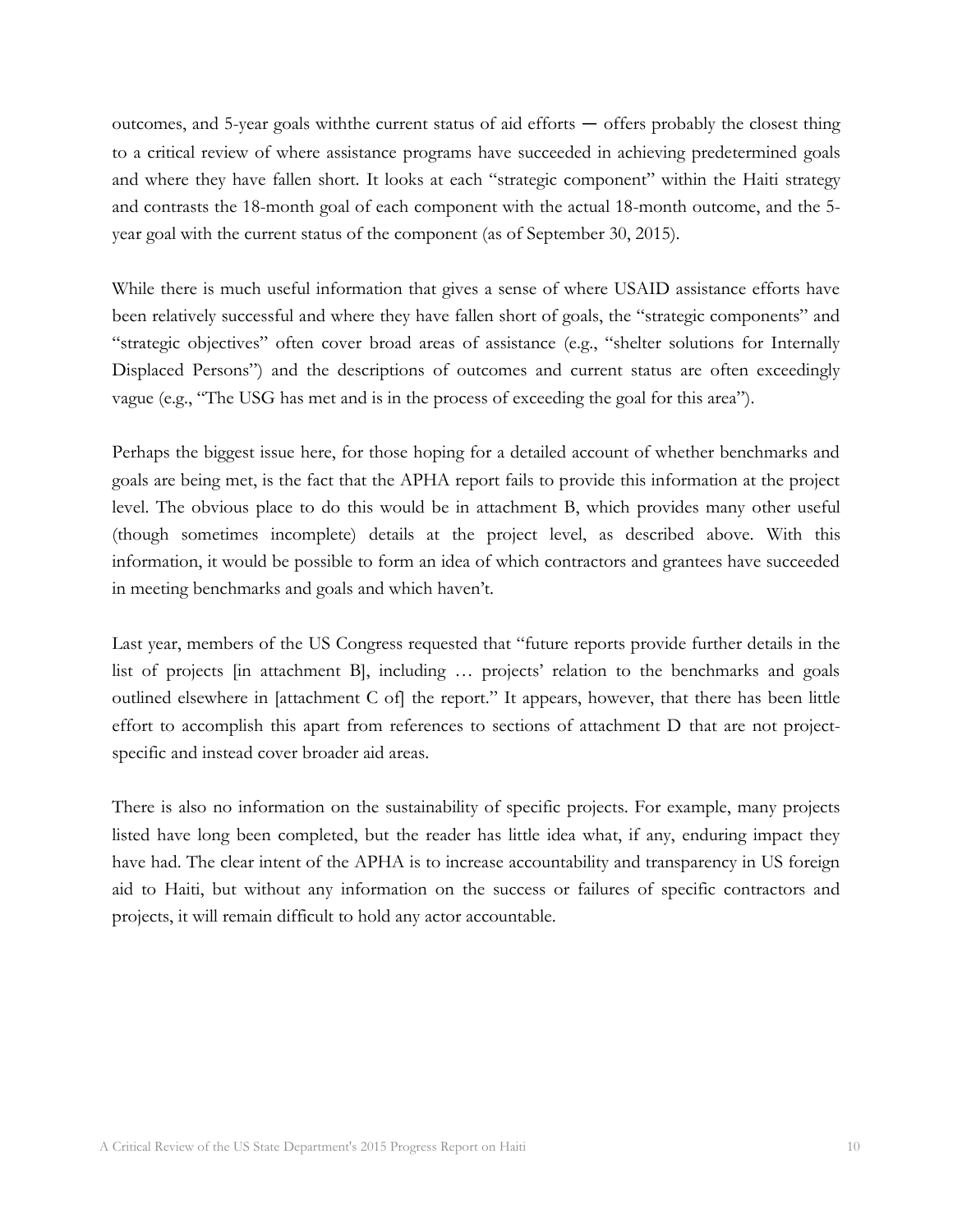### <span id="page-11-0"></span>**3. No Clear Picture of Who the Beneficiaries of US Assistance Are**

Another piece of information frequently missing throughout the APHA report is a proximate identification of the beneficiaries of US assistance, e.g., where they are located and what demographics they belong to.

This is the case throughout the description of US assistance projects in attachment B, where there is no sort of information on the beneficiaries of the programs. It is also the case in other sections of the report where there is generally little or no information on beneficiaries beyond sheer numbers.

For instance, in attachment L, USAID reports that "Feed the Future" (FTF) programs will benefit approximately 80,000 farmers. However, "farmers" is not a homogeneous group and, since there is no description of the criteria for selecting project beneficiaries or the demographics of these farmers, there is no indication if the 80,000 farmers include the poor farmers, individuals, and members of farming associations for whom FTF funding would represent seed money for new investments. It is also unclear if project beneficiaries have evolved since the earthquake, or if building the capacity of smallholder farmers over time so that they can successfully access USAID funding is key to the strategy. Having this information would allow the reader to better ascertain if USAID prioritizes the democratization of access to aid to the same degree as cost-efficient project outcomes, and that it is meeting the APHA policy requirement of building "the long term capacity and civil society and reflects the priorities and needs of both women and men so that they may participate equally and to their maximum capacity" (Section 3).

## <span id="page-11-1"></span>**4. Scant Information on US Coordination and Consultation with Haitian and International Entities**

A particularly glaring problem affecting postquake relief and reconstruction efforts, as reported by many media outlets and Haiti observers, was the lack of coordination between public and private international aid organizations and between these organizations and Haitian government agencies. This lack of coordination led to frequent duplication of efforts, inefficient aid delivery, and a lack of cohesion and effective pooling of resources, among other serious problems. This is almost certainly one of the reasons that led the drafters of the APHA to ask the State Department to provide "a description of United States efforts to consult and engage with Government of Haiti ministries and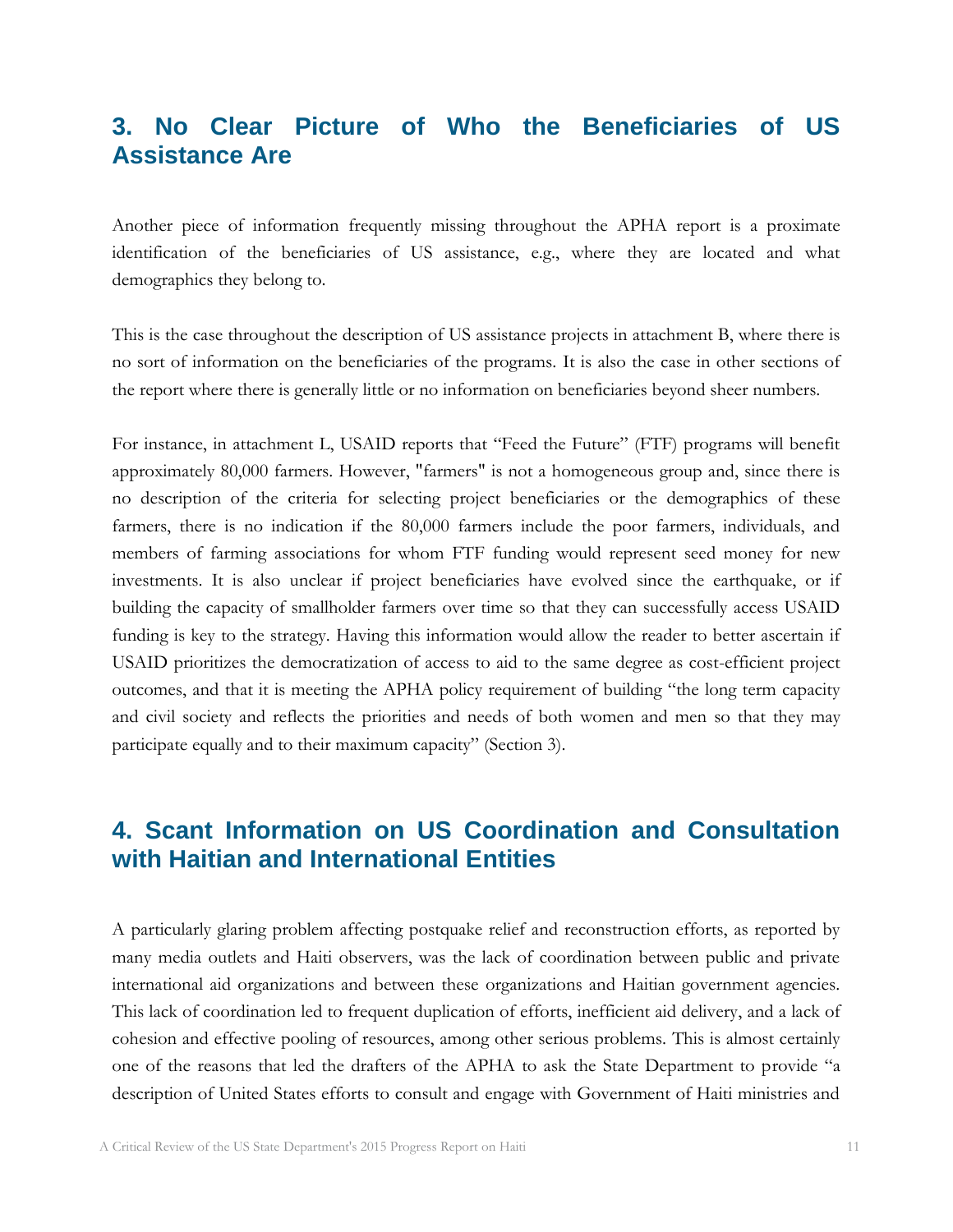local authorities on the establishment of goals and timeframes, and on the design and implementation of new programs under the Post-Earthquake USG Haiti Strategy" (Section 5).

Attachment G of the APHA report provides an informative breakdown of some of the key areas where the US government is coordinating assistance efforts with the Haitian government. The document makes mention of ongoing collaboration with the Ministry of Public Health and Population and unidentified local mayors. Attachment F describes other joint efforts undertaken with the Haitian National Police, the Ministry of Social Affairs and Labor, the Minister Delegate of Peasantry, the National Unit of Abagrangou, the Ministry of Economy and Finance, and the Management and Human Resources Office.

While these bilateral cooperation efforts appear to be significant, it is disappointing to note that the APHA report presents scant additional details on the involvement of Haitian institutions, or even merely on the consultation of Haitian institutions in the development of assistance programs that touch on areas of intervention of state agencies.

To take one example, attachment L describes assistance programs that involve significant infrastructure projects to assist Haitian farmers, but there is no mention of coordination with Haiti's Ministry of Agriculture. In the same attachment, there are descriptions of USAID's work with "water users associations to build their capacity to manage irrigation systems and manage any disputes related to association management or allocation of irrigation water." Water use management in Haiti is a critical issue due to extremely underdeveloped or deteriorated infrastructure, and due to severe water access problems.

Haiti's National Directorate for Water Supply and Sanitation (called DINEPA after its French acronym) is the public institution tasked with regulating service and coordinating donor assistance. The international community has recognized the critical importance of DINEPA's role in improving water infrastructure and the importance of strengthening the institution. Unfortunately, many organizations working in water and sanitation fail to interface with DINEPA, in effect undermining the agency's work. It would be helpful for the State Department to provide information regarding the nature of interactions between USAID and DINEPA, if they did occur, including any successes, and outstanding problems resulting from this collaboration.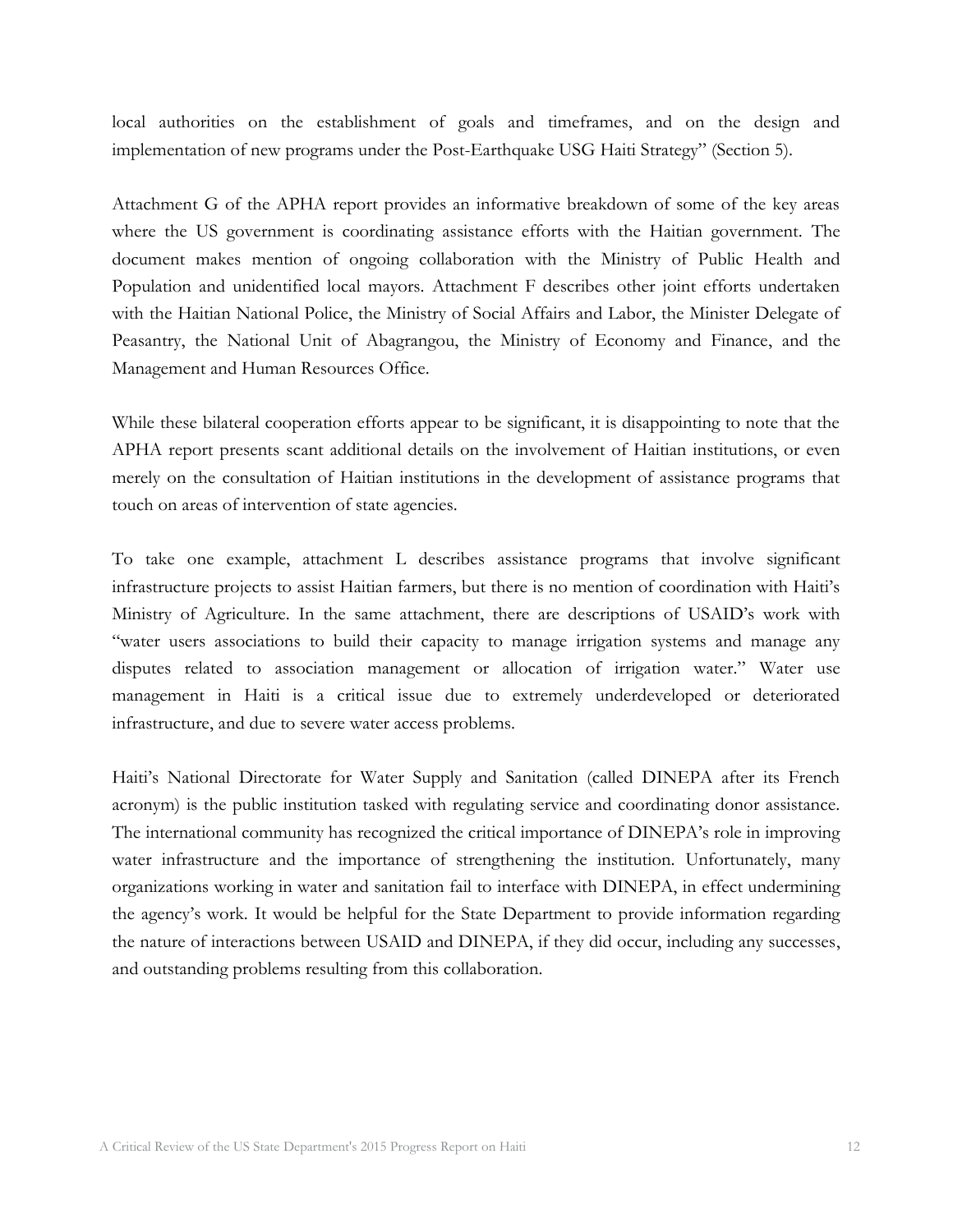## <span id="page-13-0"></span>**5. No Information on Nongovernmental Capacity Building**

One of the main goals of US assistance in Haiti, as laid out in the APHA's Statement of Policy (Section 3) is to promote "efforts that are led by and support the people and Government of Haiti at all levels so that Haitians lead the course of reconstruction and development of Haiti…." Accordingly, the APHA asks the State Department to "provide a description of measures taken to strengthen, and United States Government efforts to improve, Haitian governmental and nongovernmental organizational capacity to undertake and sustain United States-supported recovery programs."

The State Department's response to this reporting requirement can be found in attachment F, which lists a series of bilateral cooperation projects with government agencies (mentioned in the previous section). As discussed previously, these efforts are noteworthy, yet it is concerning that the State Department isn't reporting on more systematic consultation of Haitian public entities in the development of assistance programs. Failure to do this ultimately undermines capacity-building efforts.

It is particularly concerning to note there is no mention in attachment F of nongovernmental capacity-building efforts, despite the explicit reporting requirement to describe these efforts. Does this signify that the US government has no programs to strengthen the capacity of local organizations, despite the policy priority of carrying out local procurement whenever possible?

It is clear that much more needs to be done in the area of capacity building. In the seven years since the earthquake, little progress has been made on disaster response and recovery, with the disaster response still carried out in large part by international organizations. It is unclear how progress is being tracked in this area and if there are efforts to improve the strengthening of Haiti's disaster preparedness and response mechanisms. Following Hurricane Matthew, RNDDH (the National Human Rights Defense Network) reported:

The Departmental Centers for Emergency Coordination (COUD) and Municipal Emergency Operation Center (COUM) could not meet the needs of affected populations. Today, these structures are crumbling under the weight of meetings with humanitarian agencies but they are unable to effectively coordinate responses. Moreover, some Mayors' offices have been chosen to receive help from central government while others were ignored.<sup>6</sup>

<sup>6</sup> National Human Rights Defense Network (2016).

A Critical Review of the US State Department's 2015 Progress Report on Haiti 13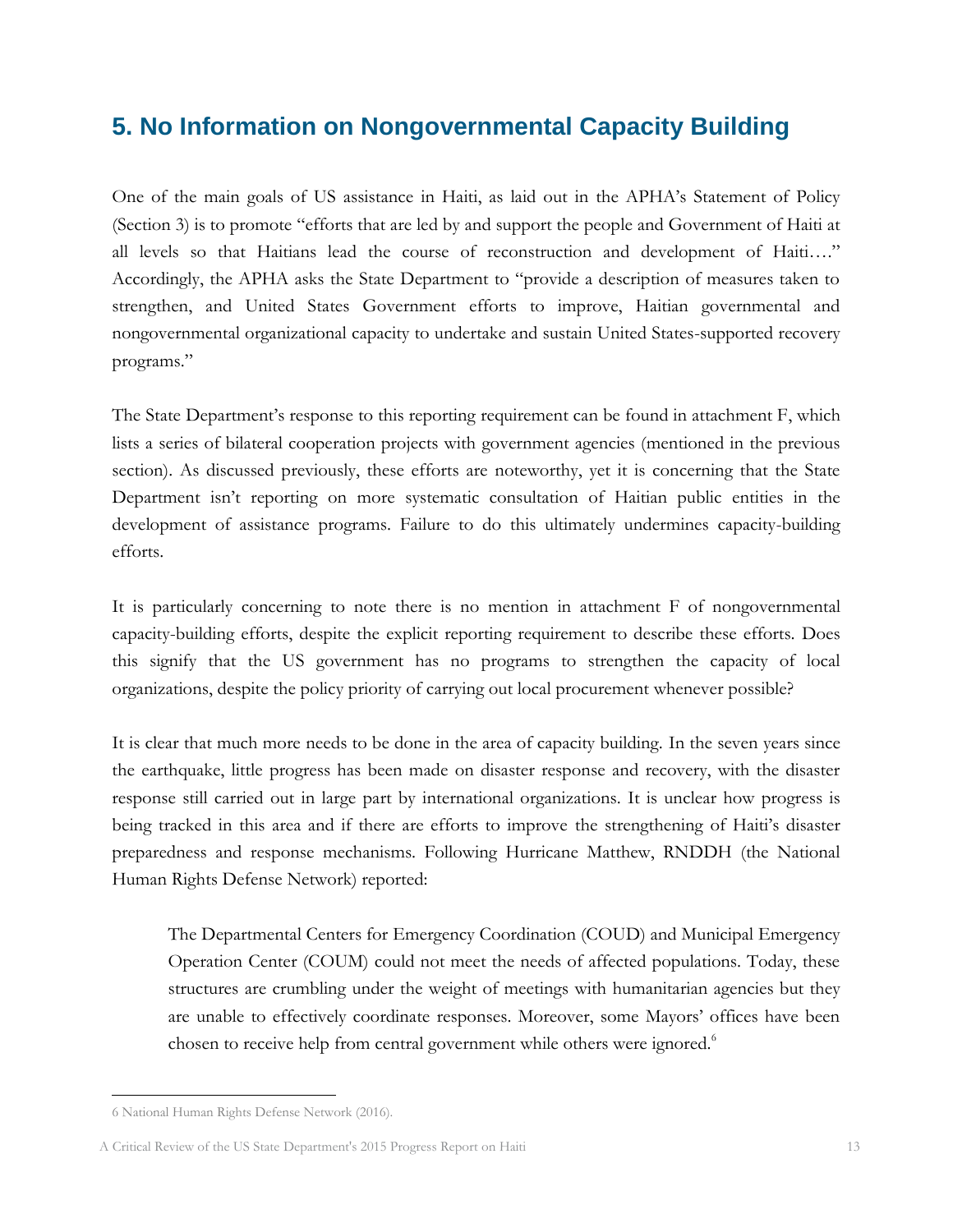### <span id="page-14-0"></span>**6. A Failure to Identify Mistakes and Lessons Learned**

A rosy view of the impact of US assistance permeates the APHA report from the opening lines of the report summary: "US foreign assistance has helped Haiti transition from a period of disaster relief to sustainable long-term development focused on job creation and reconstruction." This is an extraordinary assertion given that, regardless of USAID's relative achievements, it flies in the face of reality, as depicted by social and economic indicators. In recent years there has been a severe decline in agricultural production (the main job creator in Haiti) and economic growth has declined.<sup>7</sup> The World Food Program has noted that food insecurity is higher than ever.<sup>8</sup>

Throughout the APHA report, there are glowing descriptions of progress that are difficult to reconcile with realities on the ground. Little in the report's descriptions of US Haiti assistance programs suggests that any of these programs have experienced or are experiencing any serious difficulties, despite numerous external reports (including those of the US General Accountability Office) indicating otherwise.<sup>9</sup>

The APHA report's failure to identify previous mistakes and lessons learned is perhaps one of its greatest limitations. One example that stands out is the issue of housing. Though the report notes, in attachment E, that there has been a "shift away" from permanent shelter programs, there is no information as to why that is the case. The US government initially planned to build thousands of new, permanent homes. The goal was eventually reduced, from 15,000 to 2,600, though this revision of objectives is not documented in any of the attachments to the current report.<sup>10</sup>

There is also no mention of the fact that two US-based contractors that were awarded contracts to prepare the land and build 750 houses in Caracol were barred from receiving further government contracts for faulty work and billing related to the development.<sup>11</sup> There is no mention of any disciplinary action, no mention of the contractors responsible, and no mention of how this impacted the decision to change strategy related to housing, or how any lessons have been learned. The houses in question required millions of dollars in repairs and, as of this writing, are still being worked on.

<sup>7</sup> Famine Early Warning Systems Network (2016).

<sup>8</sup> Haitian National Coordination for Food Security and World Food Programme (2016).

<sup>9</sup> US Government Accountability Office (2015).

<sup>10</sup> Ibid (2013).

<sup>11</sup> Johnston (2015a), Johnston (2015b).

A Critical Review of the US State Department's 2015 Progress Report on Haiti 14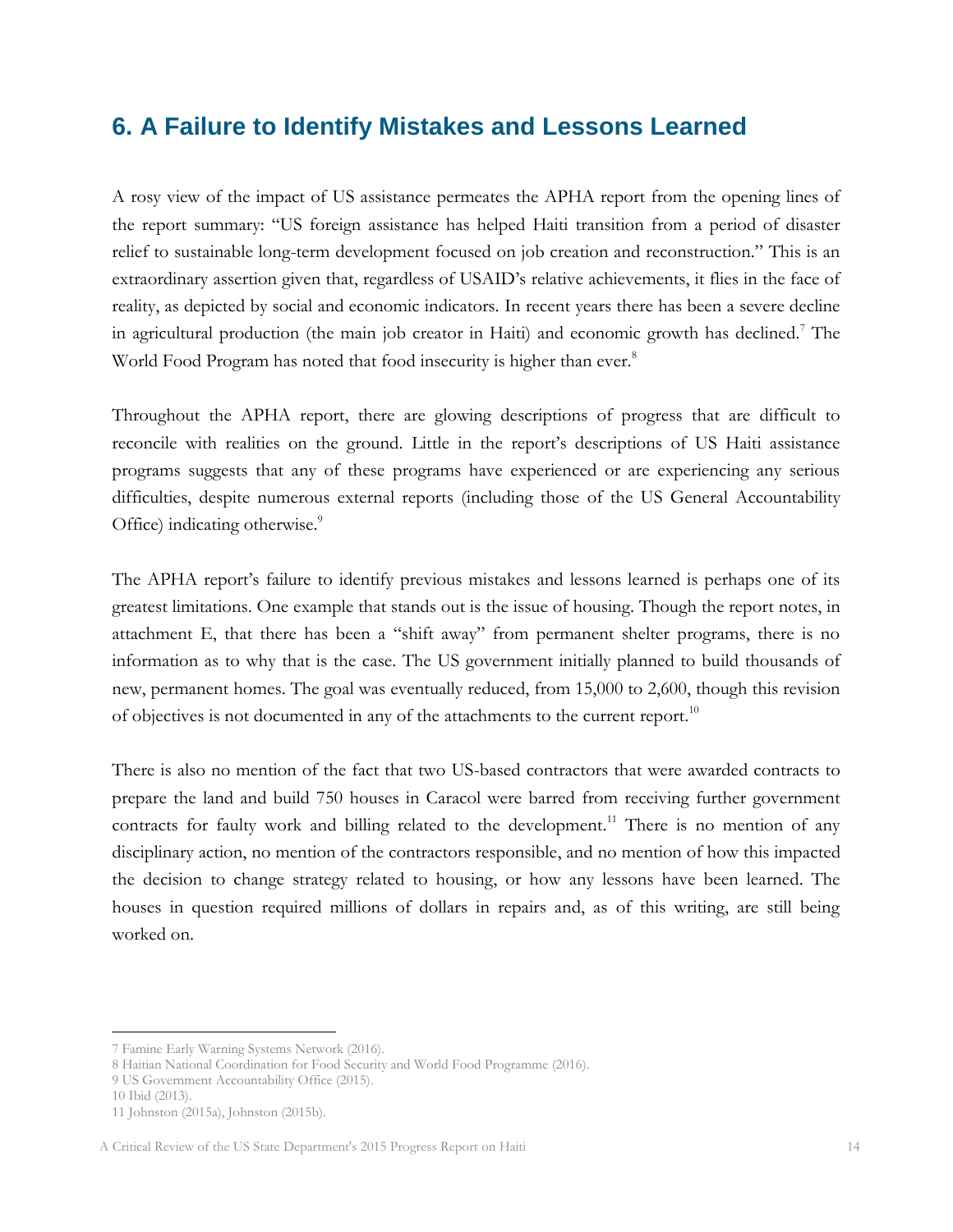In other sections of the APHA report, its authors recognize that objectives have had to be revised, but little explanation for the revisions are provided. For instance, attachment L notes that USAID reduced by half the targeted number of hectares for agricultural production, and by 20 percent the expected number of beneficiary farmers under the "Feed the Future" program. Only short and vague explanations  $-$  "weather conditions," "difficulties to properly staff the project"  $-$  is provided.

To gloss over the problems that USAID has encountered in the implementation of aid programs or to brush off these problems with vague explanations defeats the purpose of the APHA report and the objective of providing "timely and comprehensive reporting on goals and progress, as well as transparent post program evaluations…" as the APHA legislation's "Sense of Congress" section states.

## <span id="page-15-0"></span>**Haitian Civil Society Feedback**

As the APHA legislation's "Statement of Policy" makes clear, a key objective for the US government is to ensure that the Haitian government and people become the true leaders of development efforts in Haiti. In order to advance this goal, it is imperative for the State Department and USAID to actively engage with Haitians and to seek their feedback regarding US assistance programs.

The APHA calls on the State Department to provide "a description of mechanisms for communicating the progress of recovery and development efforts to the people of Haiti, including a description of efforts to provide documentation, reporting, and procurement information in Haitian Creole"

Attachment M of the APHA report describes the key components of USAID's communication strategy, which include "outreach to local media; and direct communication with local implementing partners, civil society, and the Haitian public." The attachment also discusses how the communication strategy was developed based on a Greenberg Quinlan Rosner survey. While these are certainly positive measures, the report is unclear on how USAID defines local media or radio, and on the location of USAID public events. It would be useful to have details providing an understanding of how communication strategies to civil society and the public were shaped as a response to the public opinion survey. In addition, it would be useful to know what approaches USAID has adopted to ensure that women are equally represented in the consultation process.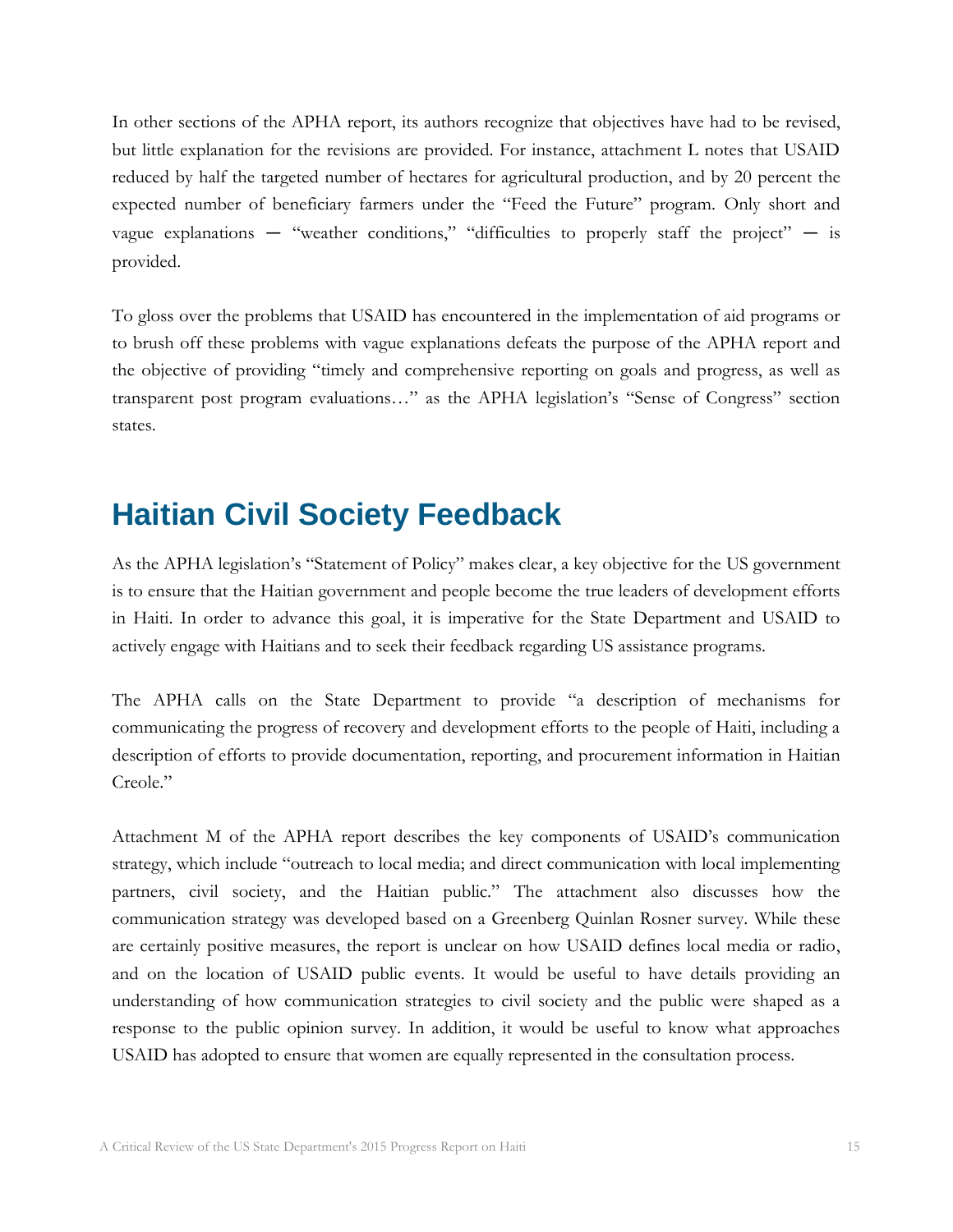Ensuring accessibility of information for certain segments of Haitian civil society represents a major challenge, in particular with regard to Haitians residing in rural areas. Many rural Haitians have no access to the Internet or even national radio stations. Much of the countryside receives information by radio, but more specifically through community radio stations, which USAID's RAMAK program supported in the mid-1990s. There is also an overlap between some of those community radio stations supported by RAMAK and the ones currently within the SAKS community radio network.

Attachment M also mentions the holding of public informational events. Here again it would be helpful to know if accessibility issues are addressed. If public events are held exclusively in Haiti's big cities, transportation for those in the countryside becomes a challenge. Efficient outreach — to create awareness around the events — and accessibility in terms of location and transportation, are essential to reach broad sectors of Haitian society.

In addition, women's groups have indicated that consultation must specifically target women, often in separate women-only spaces, as when they are in mixed-gender groups they are much less likely to participate. If their voices are to be included, this would be a crucial strategy for consultation.

## <span id="page-16-0"></span>**Civil Society Reactions to the APHA Report**

The best resource for Haitians wanting to understand the nuts and bolts of US assistance programs and wishing to independently monitor aid efforts is undoubtedly the APHA report. Various partner organizations were consulted regarding the contents of the APHA report, which showed that none of them were familiar with it, suggesting that little has been done by USAID to familiarize members of civil society with the report. Through conversations with partners it also has become apparent that many basic facts about USAID's strategies, structures, and funding are not being effectively communicated with Haitian civil society organizations.

Making at least some sections of the report available in Kreyòl would be a big step toward rendering the report accessible and showing Haitian civil society groups that their voices and input are important. English-language or even French-language publications are often associated with topdown imposed development plans by many local groups, especially those that reside in rural areas.

Notwithstanding this major limitation, sections of the report were discussed with various civil society organizations, including human rights groups, peasant farming movements, research organizations working on development issues, and groups working on the rights of refugees and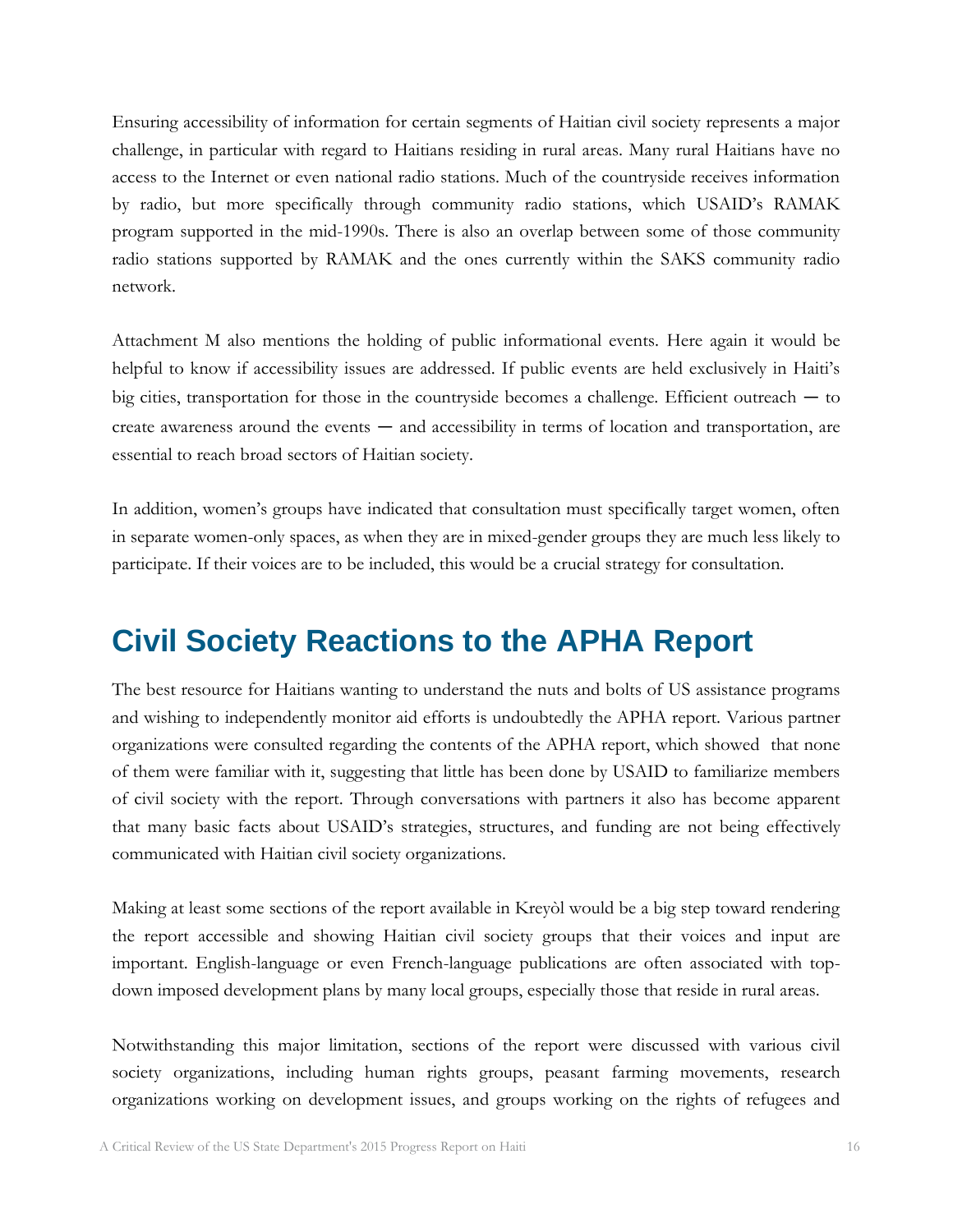repatriated Haitians. The following are some of their reactions and questions related to sections of the report.

## <span id="page-17-0"></span>**Agricultural Support/Food Security (Attachment L)**

Strides have been made to shift away from external imports of food aid to support for local production, but there seems to be a continued disconnect in the understanding of food security between USAID and local farmers and the communities to which they belong. Although value chain work is important as an alternate source of income for farmers, many farmers' associations, national peasant organizations, and alternative development collectives believe food security is defined as being able to produce and consume locally and to not become dependent on imported food products. Imported food is extremely expensive in rural areas due to transportation costs. Immediately following Hurricane Matthew, many farmers in rural areas prioritized replanting locally consumed crops such as sweet potatoes, three-month corn, pigeon peas, etc., in order to regain their independence and to move away as quickly as possible from dependence on expensive imports. Questions raised by local groups consulted regarding food security projects include:

- How does USAID define food security?
- What are the value chain crops that are the focus of USAID projects? Why?
- How are farmers selected to participate in these programs? Were they already producing the crop prior to the program? Whom are the crops being sold to, and at what rate are farmers being paid for labor and/or crops?

Haiti has been ranked as the country most vulnerable to climate change and is faced with a number of environmental issues, such as erosion, deforestation, damaged watersheds, and rapid depletion of nutrient-rich topsoil.<sup>12</sup> Many local groups recognize these issues and believe that support and investment in local production is needed to address some of these issues. In this context, questions that arose include:

- What are the inputs being used in these projects? There are concerns over harmful pesticides, fertilizers, and GMO seeds.
- When value chain projects occur, like bananas in the North, what happens to people who have been planting on the land prior to the inception of the project? Why does it appear that

 $\overline{a}$ 12 Slagle and Rubenstein (2012).

A Critical Review of the US State Department's 2015 Progress Report on Haiti 17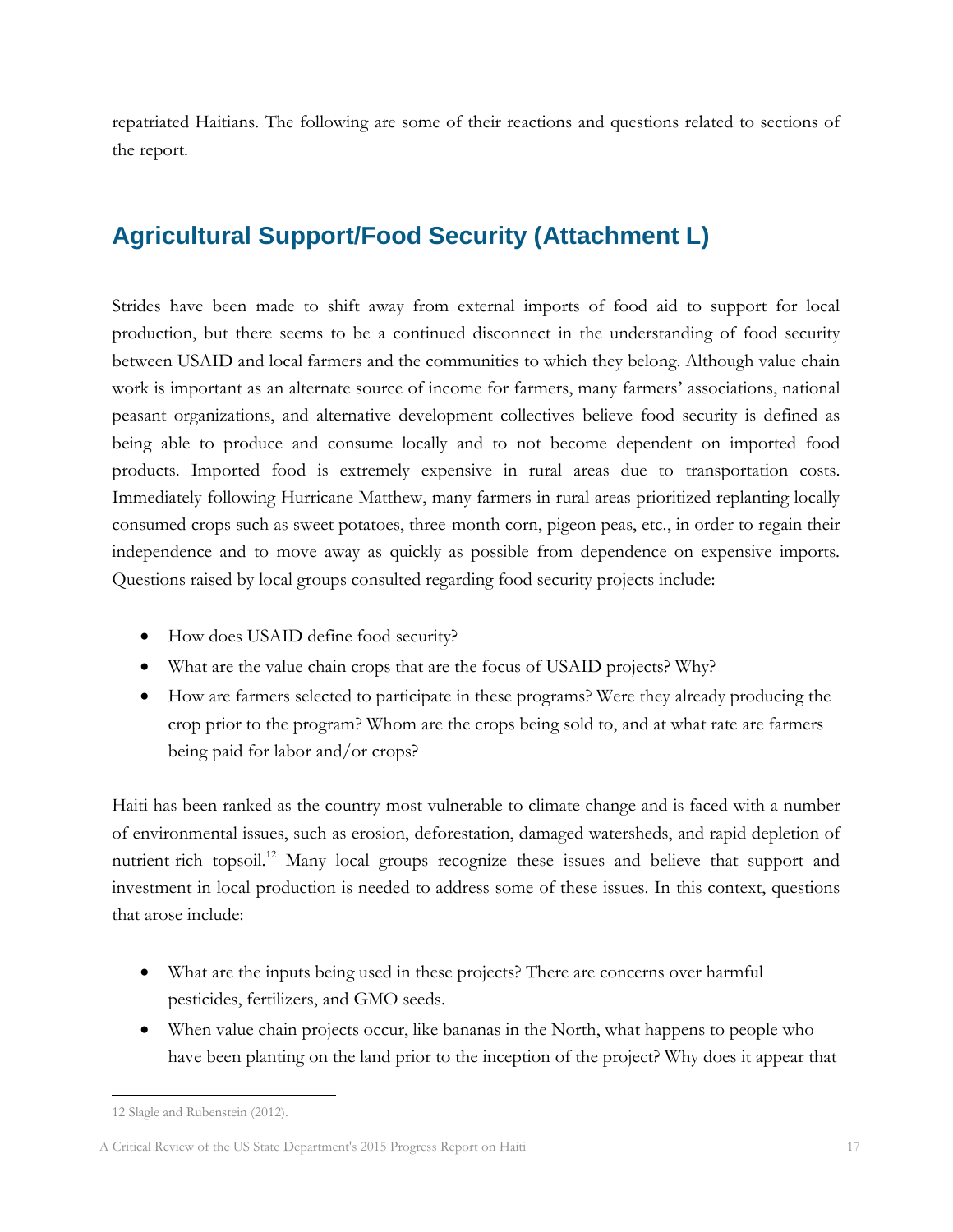monocropping is being prioritized by USAID over agroecology when climate change is such a pressing and important issue?

## <span id="page-18-0"></span>**Governance, Rule of Law, and Election (Specific Projects Detailed in Attachment B)**

#### **Regarding the completed International Organization for Migration (IOM) project to reintegrate returnees for the United States:**

There is little to no information about the success of this project and the methodologies of reintegration. In addition, there are local groups, such as GARR (the Support Group for Returnees and Refugees) that have been working on these reintegration issues for years and continue to do so in extremely effective and culturally sensitive ways. At present, with the number of deportations from the US increasing, what are lessons learned from these completed activities and has this program strengthened the capacity of the government to reintegrate returnees?

#### **Regarding the program on free, fair, and democratic elections, and the strengthening of electoral institutions and processes:**

The recognition of the need to strengthen Haiti's electoral institutions and processes is appreciated. Although the recent Provisional Electoral Committee (Conseil Electoral Provisoire, CEP) made substantial improvements in rectifying many of the problems from the October 2015 elections, the timeline to do the amount of work necessary to prepare for the November 2016 elections was limited. It seems crucial that support for electoral institutions means institutionalizing a permanent electoral council. External support is extremely useful and welcomed, but ultimately elections need to be a Haitian affair.

In addition, the groups supported by USAID in these programs are not clearly detailed as to how they function and how they define free and fair elections. Some of the specific questions regarding the work include:

- What are the approaches to integrating women and those with disabilities into the electoral process?
- What guidelines are given for electoral observation groups that are funded by USAID?
- What are lessons learned from this work that affected the August 2015, October 2015, and November 2016 elections?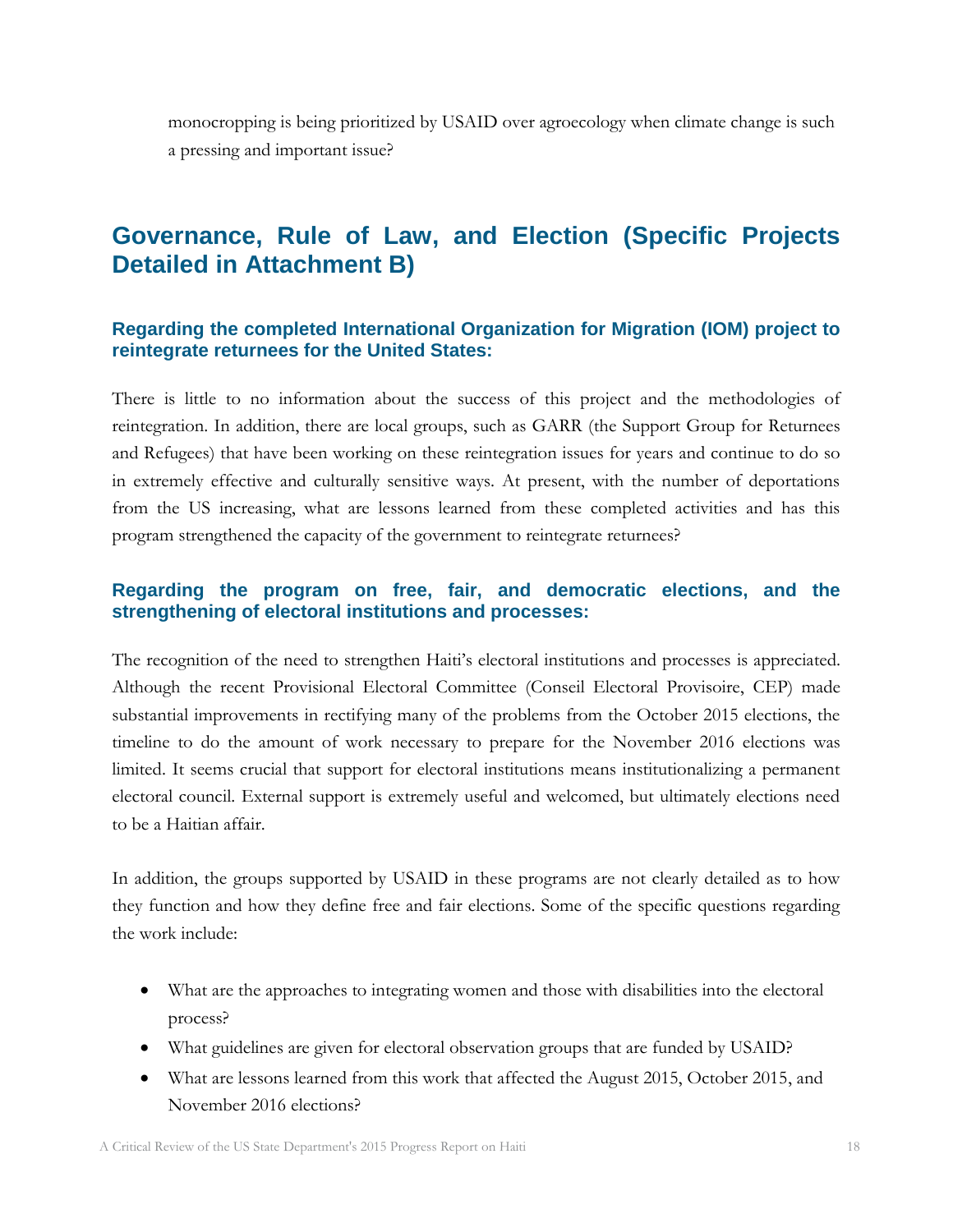How are the civil society groups chosen from among others who do similar electoral observation and monitoring work?

## <span id="page-19-0"></span>**Recommendations**

This report concludes with a series of recommendations that we hope can be taken into account in future reports  $-$  if not in the 2016 report, which is due to be published soon, then in the 2017 report, which is the last scheduled report under the APHA legislation. Each of these recommendations is based on assessments of shortfalls in the APHA report that were made in previous sections of this report.

### <span id="page-19-1"></span>**Engaging with Civil Society**

- The report lists several ways that USAID consults with civil society; however, it seems to take place on an ad hoc basis rather than through a systematic approach. There are other USAID country programs (for example, Colombia) that hold open civil society consultations in-country and follow up with a similar consultation in Washington for US-based groups. This model would be welcomed as a way to ensure more transparent, inclusive participation from a wide range of civil society actors.
- We recommend that the APHA report be presented in one or more public fora in Haiti to which a broad array of civil society groups are invited. Additionally, we recommend that key sections of the report — including the report summary — be translated to Kreyòl and made accessible in hard copy and online.
- The report should highlight efforts to procure information in French and Kreyòl and descriptions of how that information guides the work of the relevant program or project. This involves engaging and listening to local civic society organizations, individual citizens, and local government officials.

#### <span id="page-19-2"></span>**Attachment B**

• Where data is missing  $-$  often with a mention that it is "N/A" (not available)  $-$  we recommend that an additional effort be made to retrieve and publish this data, and if it isn't retrievable, that a short explanation of why the data isn't available be included.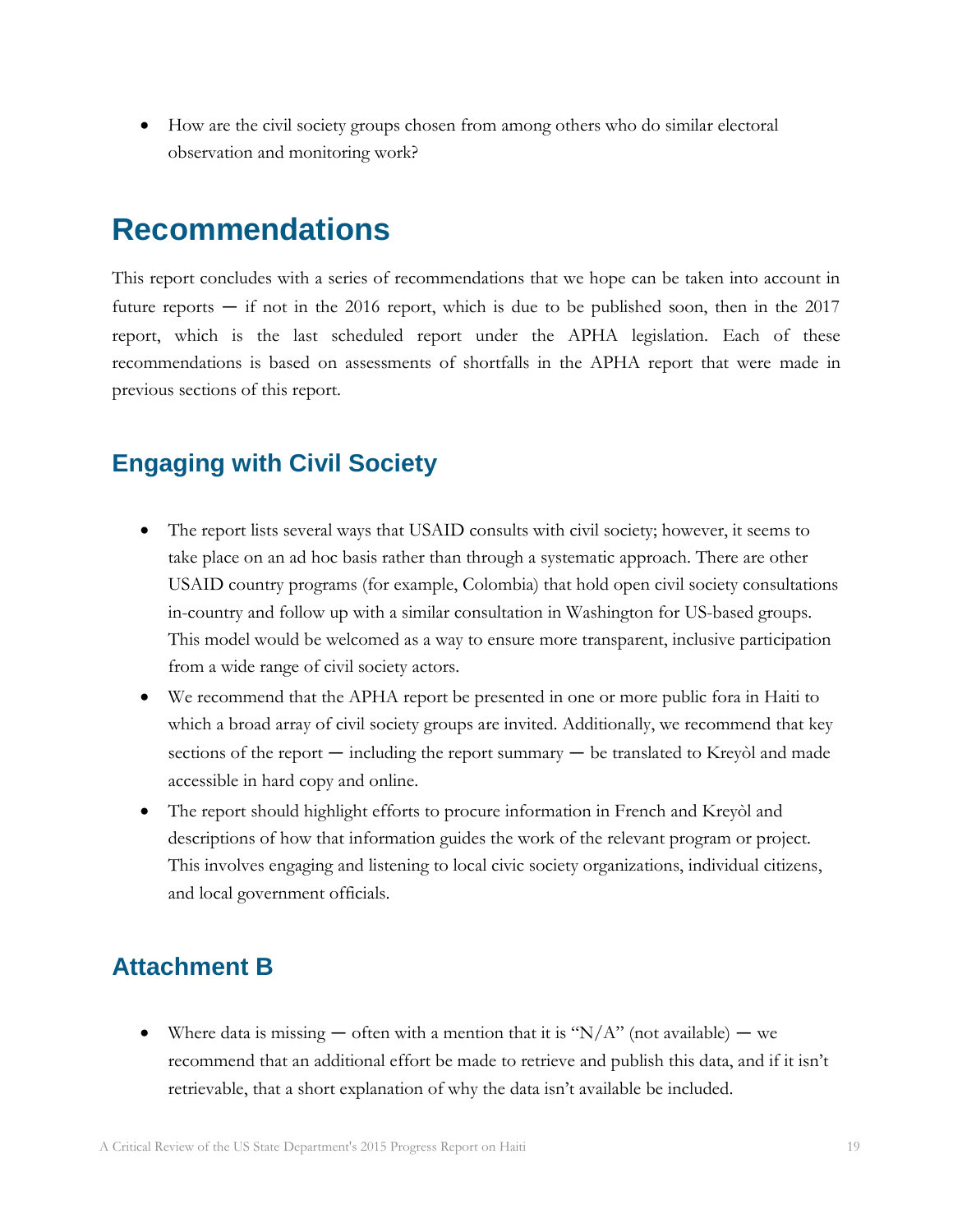- We recommend providing further details in the list of projects in attachment B, in particular project-level assessments of what has been achieved in relation to predetermined goals and benchmarks and, in the case of projects that have concluded, on the enduring impact of projects.
- The attachment is published in an unmanageable PDF format that serves as a barrier for outside groups and members of Congress who seek to analyze the data, and also to Haitian organizations interested in learning more about how the US government administers its aid programs. We recommend that the document be provided in an Excel format so that reviewers can more easily study the content.

## <span id="page-20-0"></span>**Attachment F**

• There is no description of nongovernmental capacity building efforts here, though that is one of the reporting requirements in the APHA legislation. If no such efforts are underway, we suggest that an explanation be provided for why such efforts aren't taking place.

## <span id="page-20-1"></span>**General recommendations**

- Apply a more critical lens and strive to identify where problems have arisen during the implementation of aid programs, and what lessons have been learned and how and where these lessons have been applied.
- Avoid using vague terms and assertions without further explanation of their meaning. (See: "An Incomplete Picture," "1. Incomplete Information.")
- Provide more information on the beneficiaries of aid programs, such as which demographic sectors they are from, and where they are located geographically. (See: "An Incomplete Picture," "3. No Clear Picture of Who the Beneficiaries of US Assistance Are.")
- We recommend that throughout the report there be more descriptions of the coordination taking place between USAID and its partners and the Haitian government and other public and private aid organizations, in particular instances of coordination with "GOH ministries and local authorities on the establishment of goals and timeframes, and on the design and implementation of new programs" (Section 5, APHA). (See: "An Incomplete Picture," "Scant Information on US Coordination.")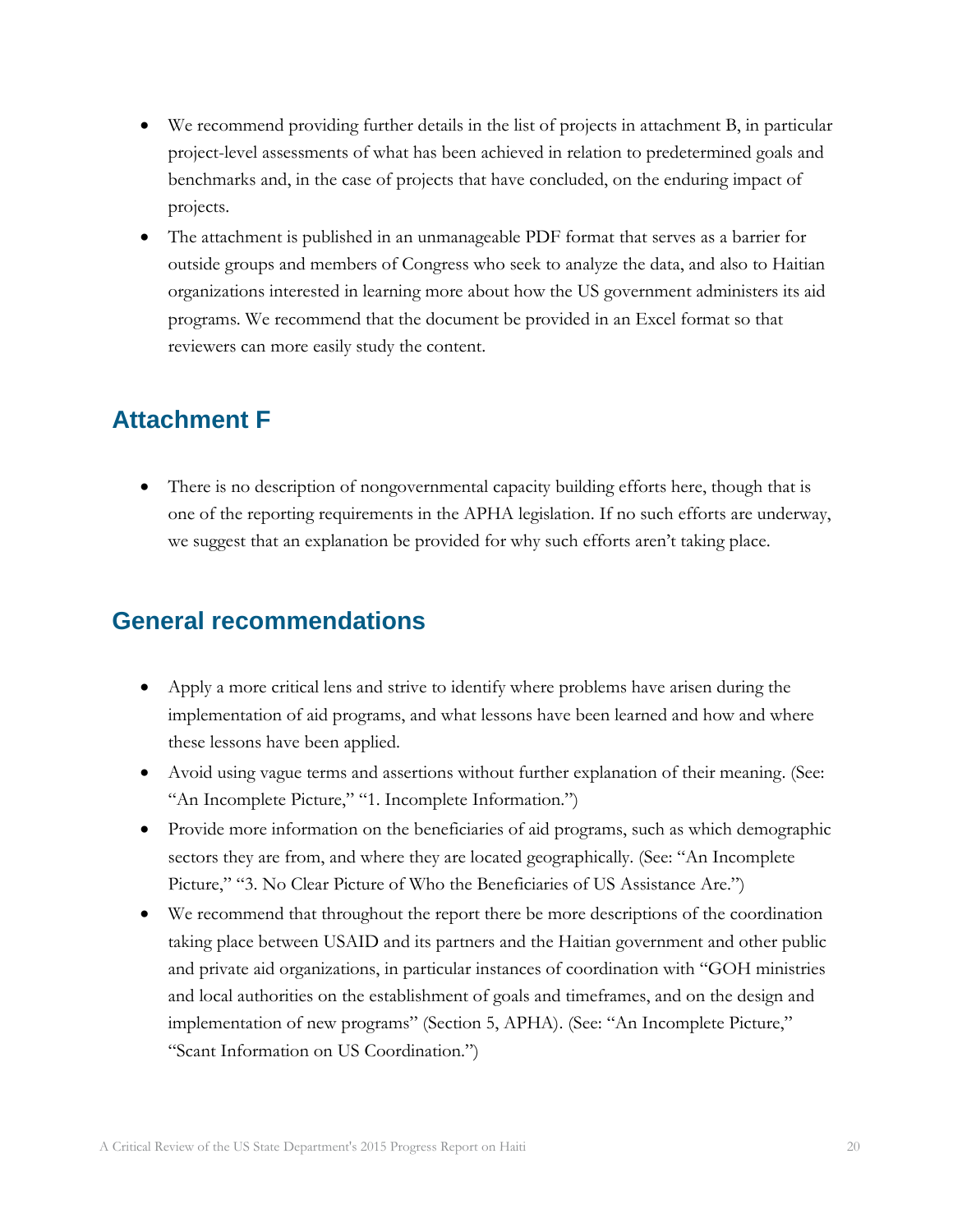- It would be useful for the State Department to provide more information on the process by which USAID selects and designs assistance programs, and how it seeks input from a variety of sources, including relevant Haitian institutional actors and civil society groups.
- We suggest that, in the course of the coming year, the General Accounting Office publish its own assessment of the State Department's compliance with the APHA reporting requirements.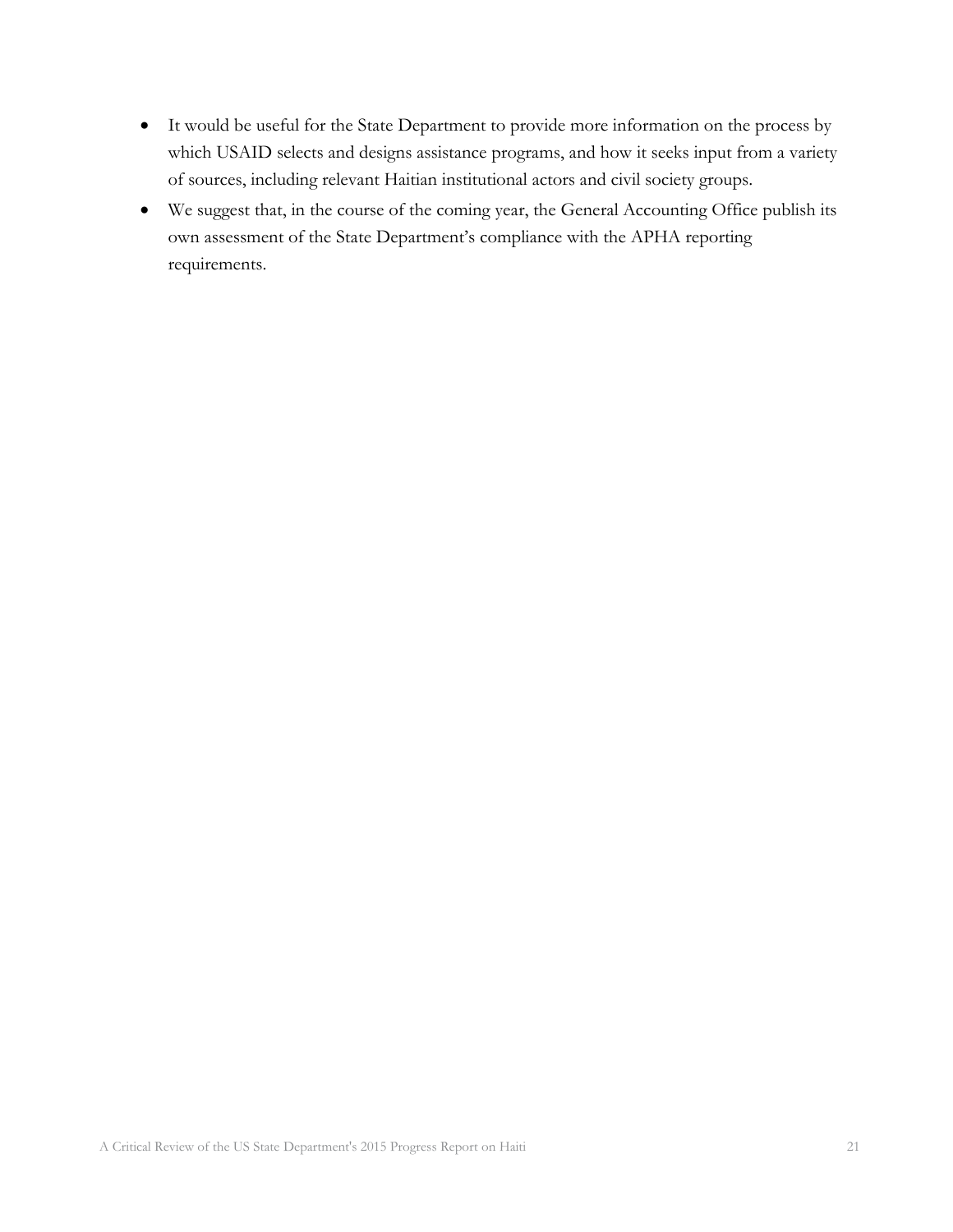## <span id="page-22-0"></span>**References**

- Famine Early Warning Systems Network. 2016. "High Food Prices and Low Incomes Will Increase Crisis Outcomes Through At Least June 2016." [http://www.fews.net/central-america-and](http://www.fews.net/central-america-and-caribbean/haiti)[caribbean/haiti](http://www.fews.net/central-america-and-caribbean/haiti)
- Haitian National Coordination for Food Security and World Food Programme. 2016. "Haiti Emergency Food Security Assessment." [http://documents.wfp.org/stellent/groups/public/documents/ena/wfp282021.pdf?\\_ga=1.339](http://documents.wfp.org/stellent/groups/public/documents/ena/wfp282021.pdf?_ga=1.33948647.712202943.1480442262) [48647.712202943.1480442262](http://documents.wfp.org/stellent/groups/public/documents/ena/wfp282021.pdf?_ga=1.33948647.712202943.1480442262)
- Johnston, Jake and Alexander Main. 2013. "Breaking Open the Black Box: Increasing Aid Transparency and Accountability in Haiti." Washington, D.C: Center for Economic and Policy Research.<http://cepr.net/publications/reports/breaking-open-the-black-box>
- Johnston, Jake. 2015a. "How the US Plan to Build Houses for Displaced Haitians Became an Epic Boondoggle." Brooklyn, NY: Vice Media. [https://news.vice.com/article/how-the-us-plan-to](https://news.vice.com/article/how-the-us-plan-to-build-houses-for-displaced-haitians-became-an-epic-boondoggle)[build-houses-for-displaced-haitians-became-an-epic-boondoggle](https://news.vice.com/article/how-the-us-plan-to-build-houses-for-displaced-haitians-became-an-epic-boondoggle)
	- ———. 2015b. "Second USAID Contractor Suspended Following Caracol Housing Debacle." Washington, D.C: Center for Economic and Policy Research. [http://cepr.net/blogs/haiti](http://cepr.net/blogs/haiti-relief-and-reconstruction-watch/second-usaid-contractor-suspended-following-caracol-housing-debacle)[relief-and-reconstruction-watch/second-usaid-contractor-suspended-following-caracol-housing](http://cepr.net/blogs/haiti-relief-and-reconstruction-watch/second-usaid-contractor-suspended-following-caracol-housing-debacle)[debacle](http://cepr.net/blogs/haiti-relief-and-reconstruction-watch/second-usaid-contractor-suspended-following-caracol-housing-debacle)
- National Human Rights Defense Network. 2016. "The Passing of Hurrican *[sic]* Matthew in Haiti: RNDDH demands respect for humany *[sic]* dignity by the Haitian Government, Political Parties, and Humanitarian Agencies." [http://rnddh.org/en/the-passing-of-hurrican-matthew](http://rnddh.org/en/the-passing-of-hurrican-matthew-in-haiti-rnddh-demands-respect-for-humany-dignity-by-the-haitian-government-political-parties-and-humanitarian-agencies/)[in-haiti-rnddh-demands-respect-for-humany-dignity-by-the-haitian-government-political](http://rnddh.org/en/the-passing-of-hurrican-matthew-in-haiti-rnddh-demands-respect-for-humany-dignity-by-the-haitian-government-political-parties-and-humanitarian-agencies/)[parties-and-humanitarian-agencies/](http://rnddh.org/en/the-passing-of-hurrican-matthew-in-haiti-rnddh-demands-respect-for-humany-dignity-by-the-haitian-government-political-parties-and-humanitarian-agencies/)
- Slagle, Tracy and Madeleine Rubenstein. 2012. "Climate Change in Haiti." New York, NY: Earth Institute, Columbia University. [http://blogs.ei.columbia.edu/2012/02/01/climate-change-in](http://blogs.ei.columbia.edu/2012/02/01/climate-change-in-haiti/)[haiti/](http://blogs.ei.columbia.edu/2012/02/01/climate-change-in-haiti/)
- US Congress, 2013. "Assessing Progress in Haiti Act." <https://www.congress.gov/113/bills/hr1749/BILLS-113hr1749ih.xml>
- US Department of State. 2014. "Status of Post-Earthquake Recovery and Development Efforts in Haiti (December 2014)." <http://www.state.gov/p/wha/ci/ha/hsc/2014report/index.htm>
	- ———. 2015. "Status of Post-Earthquake Recovery and Development Efforts in Haiti (December 2015)." <http://www.state.gov/p/wha/ci/ha/hsc/2015report/index.htm>
- US Government Accountability Office. 2013. "Haiti Reconstruction: USAID Infrastructure Projects Have Mixed Results and Face Sustainability Challenges." <http://www.gao.gov/products/GAO-13-558>